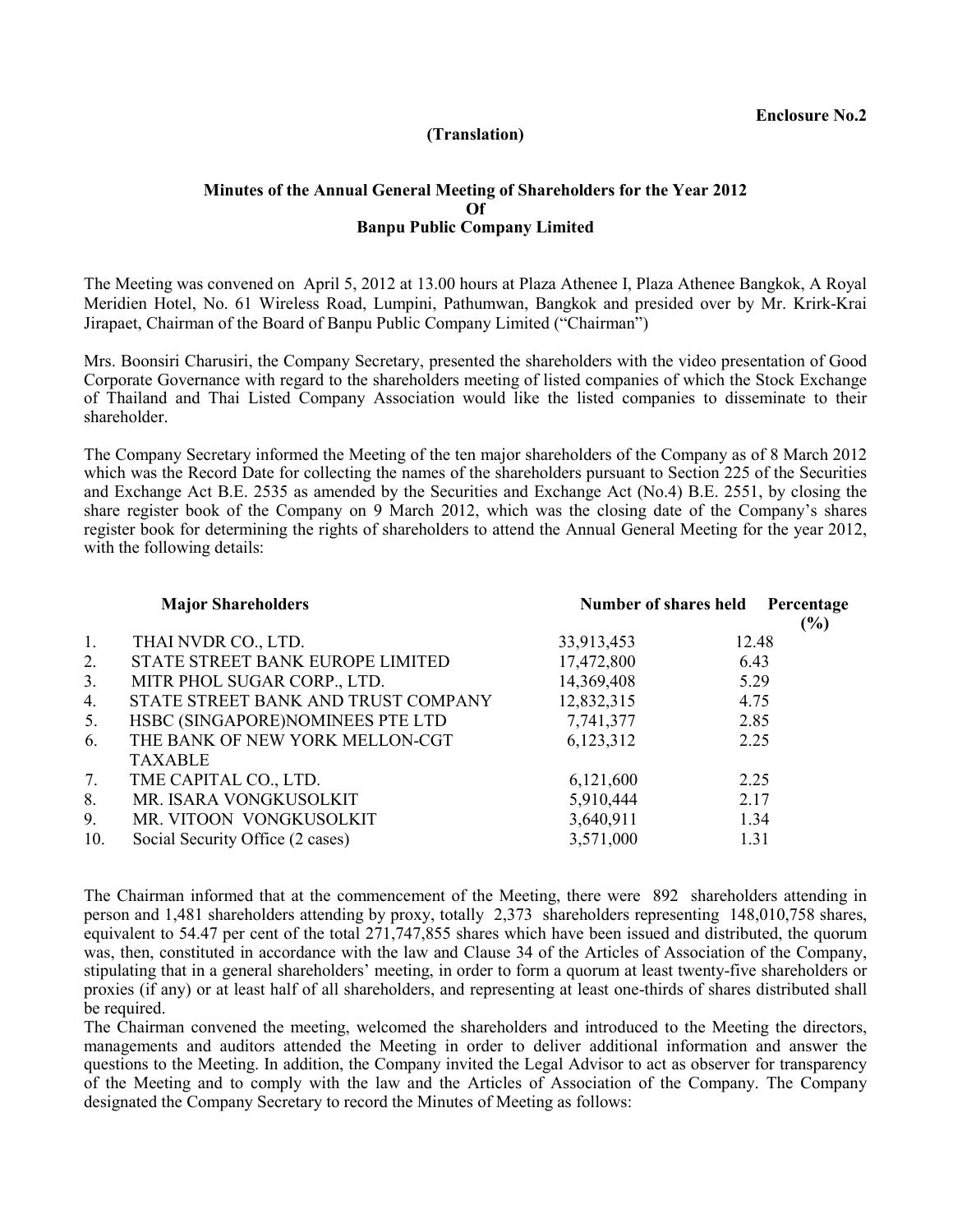#### **The following directors attending the Meeting:**

| 1. Mr. Krirk-Krai  | Jirapaet       | Independent Director / Chairman of the Board                   |
|--------------------|----------------|----------------------------------------------------------------|
| 2. Mr. Vitoon      | Vongkusolkit,  | Director / Vice Chairman                                       |
| 3. Mr. Somkiat     | Chareonkul     | Independent Director / Chairman of the Audit Committee         |
| 4. Mr. Kopr        | Kritayakirana  | Independent Director/ Chairman of the Corporate Governance and |
|                    |                | <b>Nomination Committee</b>                                    |
| 5. Mr. Rutt        | Phanijphand    | Independent Director / Chairman of the Compensation Committee  |
| 6. Mr. Montri      | Mongkolswat    | <b>Independent Director</b>                                    |
| 7. Mr. Anothai     | Techamontrikul | <b>Independent Director</b>                                    |
| 8. Mr. Chanin      | Vongkusolkit   | Director and Chief Executive Officer                           |
| 9. Mr. Sawatdiparp | Kantatham      | Director                                                       |
| 10. Mr. Metee      | Auapinyakul    | Director                                                       |
| 11. Mr. Ongart     | Auapinyakul    | Director                                                       |
| 12. Mr. Verajet    | Vongkusolkit   | Director                                                       |

#### **The following Management attending the Meeting:**

| 1. Mr. Somyot     | Ruchirawat    | <b>Chief Operating Officer</b>                            |
|-------------------|---------------|-----------------------------------------------------------|
| 2. Mrs. Somruedee | Chaimongkol   | <b>Chief Financial Officer</b>                            |
| 3. Mr. Sathidpong | Wattananuchit | Assistant Chief Executive Officer – Corporate Services    |
| 4. Mr. Akaraphong | Dayananda     | Senior Vice President – Strategy and Business Development |
| 5. Mrs. Udomlux   | Olarn         | Senior Vice President – Corporate Affairs                 |
| 6. Mrs. Boonsiri  | Charusiri     | Company Secretary                                         |

#### **The following Auditor and Representatives attending the Meeting:**

| 1. Mr. Somchai   | Jinnovart      | Auditor of PricewaterhouseCoopers ABAS (PwC) |
|------------------|----------------|----------------------------------------------|
| 2. Mr. Theerayut | Panyathaweesub | Representative of the Auditor                |

#### **The following observer attending the Meeting:**

1. Mr. Theppachol Kosol Baker & McKenzie Co., Ltd.

The Chairman informed the meeting for the governing rules of shareholder meetings described in details as appeared in the Enclosure No. 5 and 6 which had been sent to the shareholders together with the notice of this Meeting.

- Prior to the voting of any agenda, the Chairman will invite shareholders to ask questions.
- One share shall be entitled to one vote.
- Shareholder(s) who has/have special interest in any agenda, will not be eligible to the voting in the respective agenda.
- The Chairman will inform the Meeting that the voting of each agenda shall be made openly.
- Shareholders who disapprove or abstain voting of any agenda will be able to submit their votes in the voting ballots provided for shareholders while processing their registration. Such votes would be deducted from the total shares collected by the computerized database system during registration. The shareholders attending in persons who did not submit any voting ballots, it would be considered as agreement to particular agenda.
- The Chairman will announce the scores of the votes by specifying the number of votes which are in favor, against or abstained.
- The Chairman is empowered to issue meeting rules for the purpose of conducting the meetings in order and ensuring equitable treatment to all shareholders.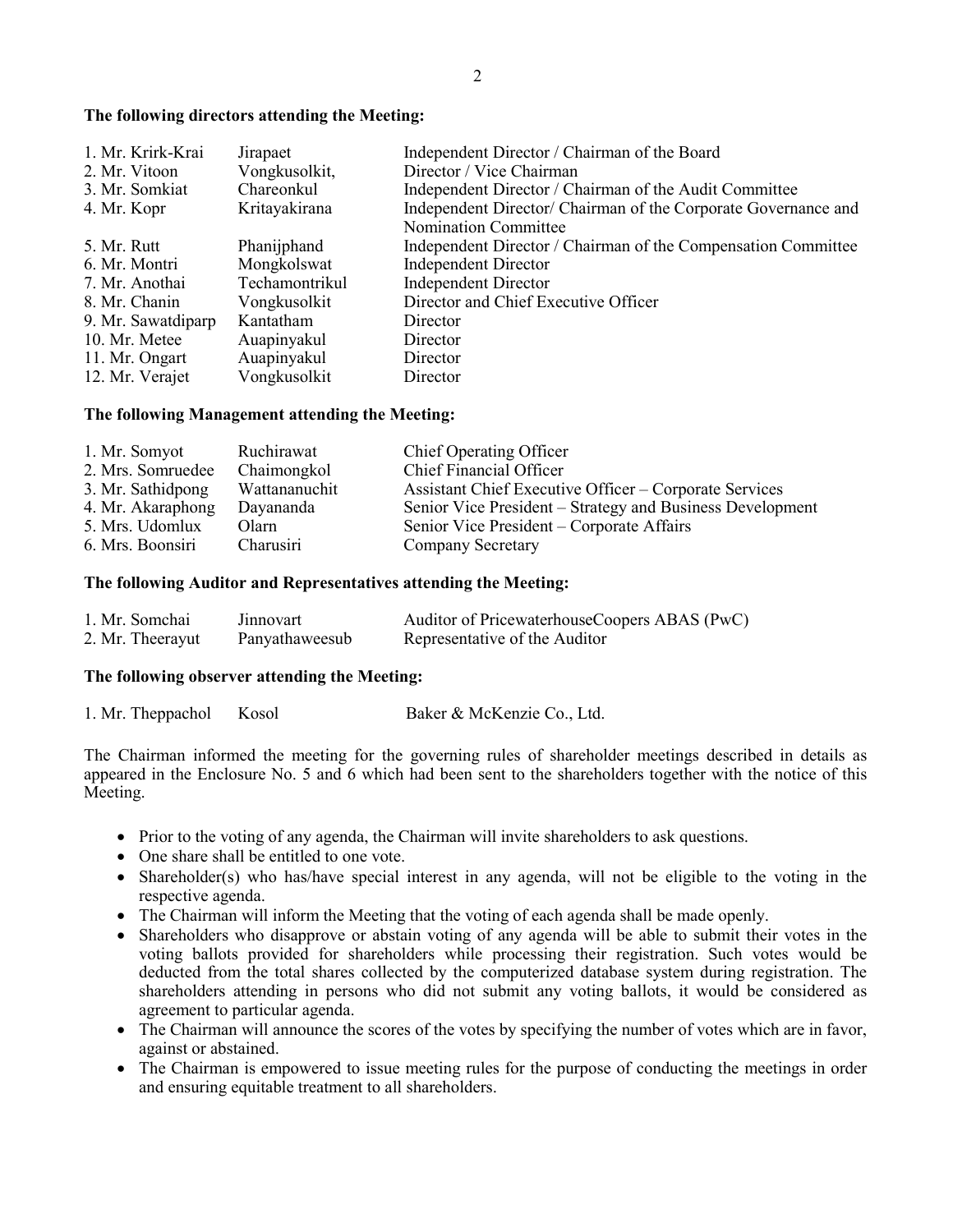The Chairman informed the Meeting that the Company affords the shareholders the opportunity to propose the agenda of the Annual General Meeting of Shareholders for the year 2012 in advance via the Company's website from 1 December 2011 until 31 January 2012 through the electronic media of the Stock Exchange of Thailand. The Company stipulated the procedures and criteria in considering the proposals including qualifications of shareholder eligible to submit the proposal, proposal not to be included in the Meeting agenda, proposal forms, channels for submitting the proposal, and consideration procedures. As a result, there was no meeting agenda proposed by the shareholders.

Then, the Chairman commenced the Meeting and conducted the following business agenda, in addition, there were additional shareholders attended during the meeting.

# **Agenda 1. To acknowledge the minutes of the Annual General Meeting of Shareholders of 2011**

The Chairman informed the Meeting of the opinion of the Board of Directors that the minutes of the Annual General Meeting of Shareholders of 2011, which was held on 5 April 2011. The Board of Directors has considered and is of opinion that the minutes of the Annual General Meeting of Shareholders of 2011 prepared by the Company Secretary, correctly reflected the resolutions passed by the said Shareholders' Meeting, and proposed the Meeting to acknowledge the said minutes of Annual General Meeting of Shareholders of 2011, the copies of which had been sent to the shareholders together with the notice of this Meeting as per the Enclosure No. 2.

The Chairman invited the shareholders to ask questions and voice their additional observations. No questions and observations were raised.

The Chairman, then, requested the Meeting to acknowledge the minutes of the Annual General Meeting of Shareholders of 2011.

# **The Meeting resolution:**

The Meeting passed a resolution to acknowledge the minutes of the Annual General Meeting of Shareholders of 2011.

# **Agenda 2. To acknowledge the performance of the Company for the year 2011 and adopt the directors' report for the performance of the Company for the year ended on December 31, 2011**

The Chairman informed the Meeting that the Company had prepared the report of the Board on the performance of the Company for the year ended on 31 December 2011, as attached to the notice of this Meeting as per the Enclosure No. 3, which the Board considered correct and adequate. Thus, the Chairman requested the Meeting to acknowledge the performance of the Company for the year 2011 and adopt the directors' report for the performance of the Company for the year ended on 31 December 2011. The Chairman requested Mr. Chanin Vongkusolkit, Chief Executive Officer, to explain the details of the other Company's performance to the Meeting.

Mr. Chanin Vongkusolkit reported to the Meeting for the Company's Vision, Mission and performances for year 2011, as follows:

• The Company's Vision is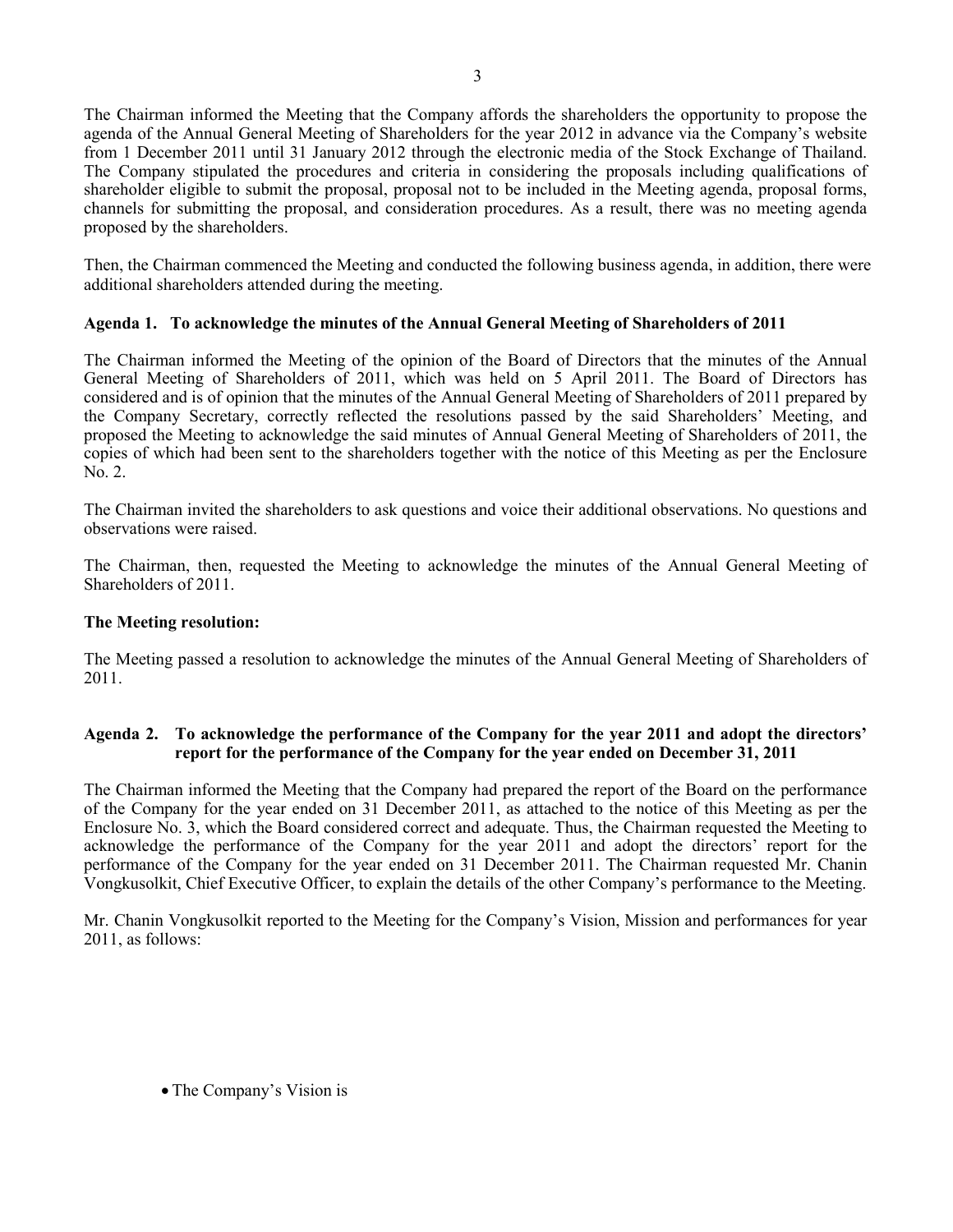"to be an energetic Asian energy provider of quality products  $\&$  services and to be recognized for its fairness, professionalism, and concerns for society and environment"

- Mission Statements are as follows:
- 1. To develop businesses in the fields of energy in pursuit of Asian leadership position;
- 2. To diversify and invest in strategic businesses to enhance competitiveness;
- 3. To provide varieties of quality products and services with commitment, reliability, and flexibility;
- 4. To conduct business in a socially, ethically and environmentally responsible manner, and
- 5. To build sustainable value for shareholders, customers, business partners, employees, local communities and to be a good citizen to host governments.

#### **Coal and Power Business Investment**

The local and international investments of the Company are as follows:

1. Local investment:

The Company has invested 50 per cent in the BLCP power plant.

- 2. International investment:
	- Indonesia: The Company has invested in coal mines with good quality of coal in Kalimantan, Indonesia; namely Indominco, Trubaindo, Kitadin-Embalut, Kitadin-Tandung Mayang, Jorong, Bharinto and Bontang Coal Terminal with the total coal production of 25 million tonnes in 2011.
	- Australia: In 2011, the Company has invested 100 per cent in Centennial Coal Company Limited with ten mines in New South Wales with the equity coal production of 15.4 million tones.
	- China: In 2011, the Company owns 45 per cent of Gaohe Project and 40 per cent shareholding in Hebi Mine. In addition, the Company has invested in three small power plants; namely Luannan, Zhengding and Zouping as well.
	- Mongolia: In 2011, the Company successfully held 100 per cent in Hunnu Coal Limited ("**Hunnu**"), an Australia-listed company which has several pre-development coal projects in Mongolia.
	- Lao PDR: The Company has 40 per cent shareholding in Hongsa Project.

Then, Mr. Chanin Vongkusolkit explained to the Meeting for the overall performance and development of year 2011 as follows:

# **Summarized 2011 World Industrial Situation:**

• **Coal Import** 

In 2011, 752 million tonnes of coal accounting for an 4 per cent increase from the year before were imported due to rising demands from China and India. The import in China increased by 10 million tonnes of thermal coal in 2011 compared to the year 2010.

• **Coal Export**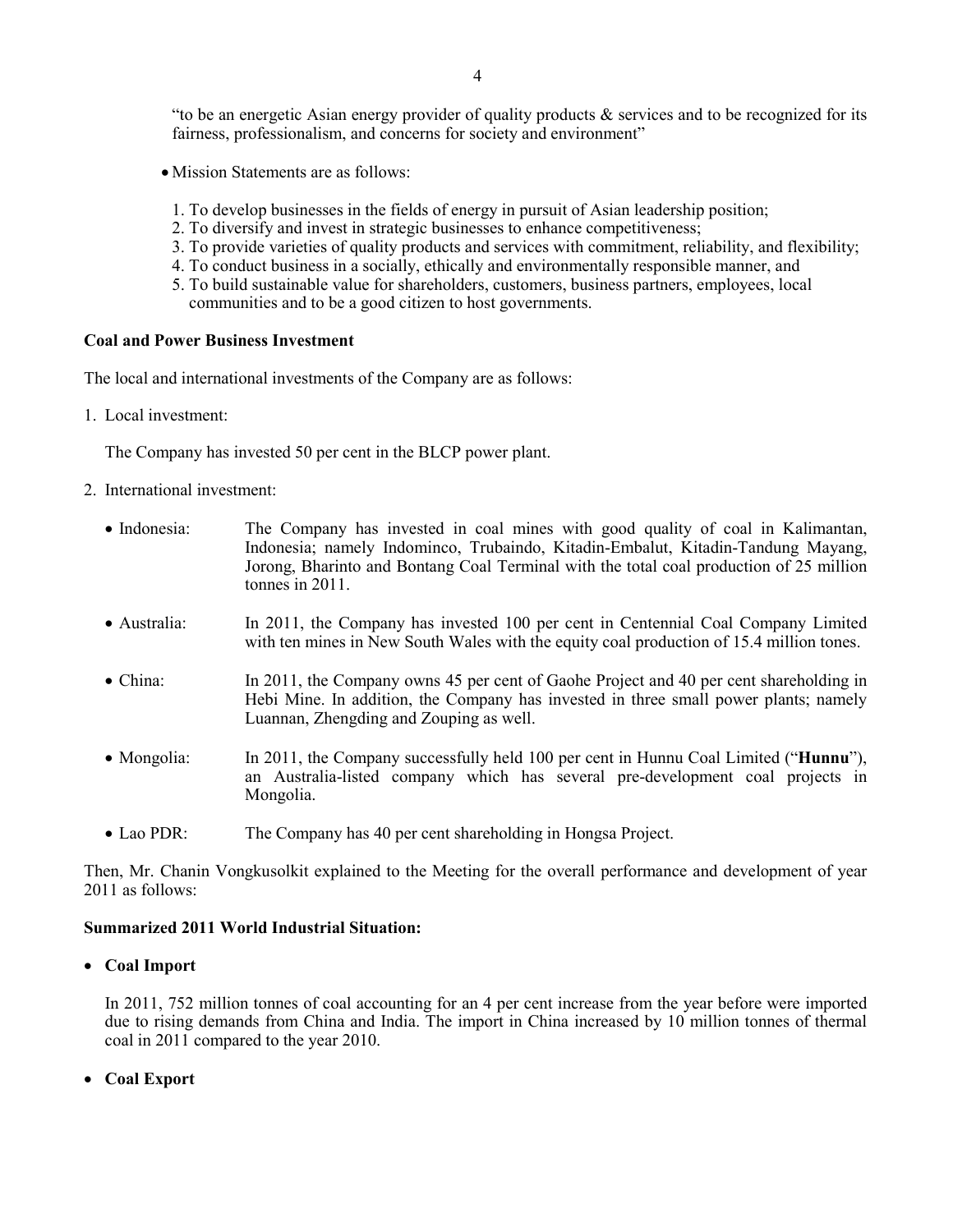In 2011, 740 million tonnes of coal were exported, representing an increase by 2 per cent. Indonesia remained the world's largest coal exporter with a volume of 308 million tones. Indonesia gained a larger production volume and had the largest increase in export, thanks to unusually light rains. Following at the second place was Australia which exported a total of 146 million tonnes

# • **FOB Coal Price**

In 2011, the spot market prices of coal from New Castle Terminal, Australia, fluctuated around USD 110 – USD 130 per tonne.

**The significant risks in year 2011** were as follows:

- 1. Strategic Risk
- 2. Financial Risk
- 3. Risk in Coal Business
- 4. Risk from Regulatory Changes in Countries where the Company has Investments
- 5. Environmental and Safety Risk

## **Major Changes and Developments in 2011 were as follows:**

In 2011, it pursued a number of activities as follows.

1. Banpu took its first step into the Mongolian coal sector in 2011 with the acquisition of Hunnu. Hunnu, listed on the Australian Stock Exchange, issued a 12 per cent shareholding to Banpu in March via an AUD 45 million private placement prior to a full takeover offer by Banpu in September for AUD 423 million. Hunnu has since been delisted and is now a 100 per cent subsidiary of Banpu.

Hunnu has developed strong positions in thermal and coking coal deposits in Mongolia, particularly in South Gobi. Banpu is currently reviewing Hunnu's coal resource estimates and mine plans. Hunnu has reported 695 million tonnes of JORC-based measured and indicated coal resources and Banpu is developing plans for output of 5 million tonnes per annum from Hunnu's mines by 2015, with first output scheduled from the Tsant Uul project in South Gobi this year.

2. In March 2011, the Company divested its 56 per cent holding in Chinese coal mine Daning.

### **2011 Focus:**

1. Banpu's shareholder value is a function of the present value of the company's risk-adjusted future cashflow expectations. These cashflows are secured on a long term basis primarily through the delineation of "JORC compliant" coal reserves (Australian Joint Ore Reserves Committee's Code for the Reporting of Mineral Resources and Ore Reserves), meaning coal resources for which extraction is deemed technically and economically viable. For this reason, Banpu focuses considerable management time and technical expertise around both organic and inorganic (acquisition-based) reserves growth.

In Indonesia, Banpu achieved a 68 million tonnes organic increase in reserves at Indominco and Bharinto based mainly on the development of in-pit crushing conveying ("IPCC") systems which enable Banpu to remove overburden more quickly and cheaply from deeper pits. Although the electricity-based IPCC system tends to require higher capital expenditure, its lower operating costs.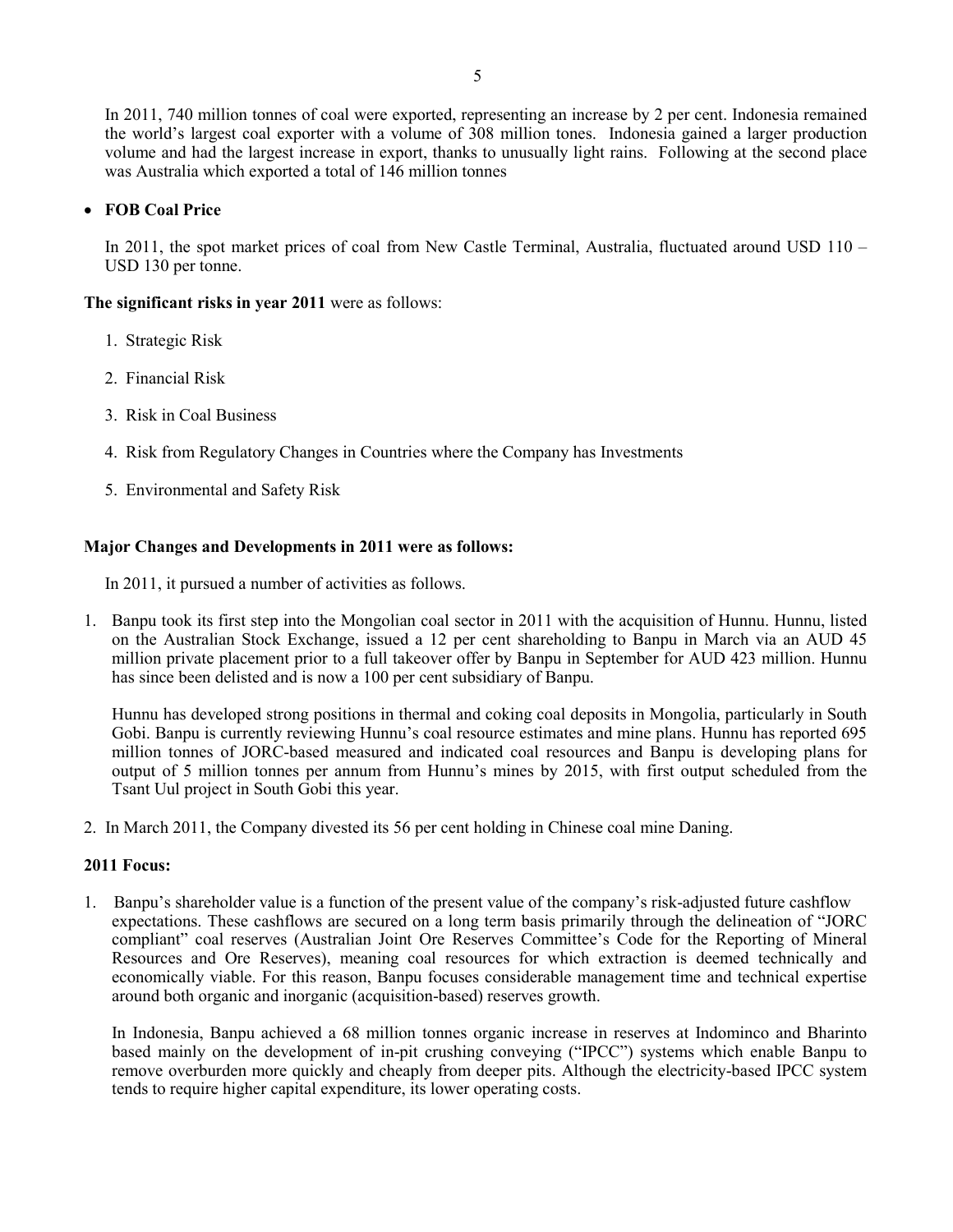In Australia, the biggest increase in reserves in 2011 was achieved at Angus Place where completion of prefeasibility studies and an accompanying exploration drilling programme resulted in a 64 million tonnes increase in reserves on a 100 per cent basis. Centennial owns 50 per cent of of Angus Place, so the increase in equity reserves for Banpu is 32 million tonnes. Reserves were also increased at the Clarence mine by 9 million tonnes based on mine plan improvements. Note that the organic increase in Banpu's equity reserves in 2011 by 104 million tones.

- 2. During 2011, Centennial was fully integrated into the Banpu group, with all staff in Thailand, Australia and elsewhere in the region working well together to develop synergies in areas such as strategic planning, financial management, HR development, marketing and logistic.
- 3. Banpu has also recently acquired a substantial coal resource base with strong reserves potential in Mongolia via the acquisition of Hunnu.

## **Project Developments were as follows:**

Details of project development are as follows.

## **1. Coal projects in Indonesia**

- Capacity expansion of the Bontang coal terminal: Banpu has a long-term plan to expand the Bontang coal terminal and is currently studying a possibility to expand the terminal and its dumping ground to cope with increasing coal transportation capacity, which at present is at 21 million tons of coal a year.
- Upgrading Indominco Mine's in-pit crusher: A conveyer belt is introduced to the drilling and transporting of coal from a pit to allow more excavation at a deeper ground; this in-pit crusher, successfully implemented at the Mae Moh Mine, will be an addition to a truck facility currently used at the mine to reduce its fuel dependence. The project is expected to complete in 2014.
- Start of production at the Barinto Mine: The Barinto Mine has already started its production, which is expected to reach 700,000 tons this year. Currently, a transporting road connecting to the mine is being built.

# **2. Coal projects in Australia**

- Production expansion at the Newstan project in the Northern Operation: the project will start producing coal in 2014 with a production capacity of 4 million tons of good-quality coal.
- Increase of export ratio: A goal is to increase an export ratio to more than 40 per cent of the total sales

# **3. Other projects**

The Hongsa thermal power plant at the Laos PDR: the Hongsa project is under construction. As of end of 2011, 10 per cent of the project's construction was advanced. Some communities had been relocated and the area was graded for future construction. A transporting road for construction materials was about to be completed. At present, the plant's basic infrastructure is being built.

Renewable energy business development: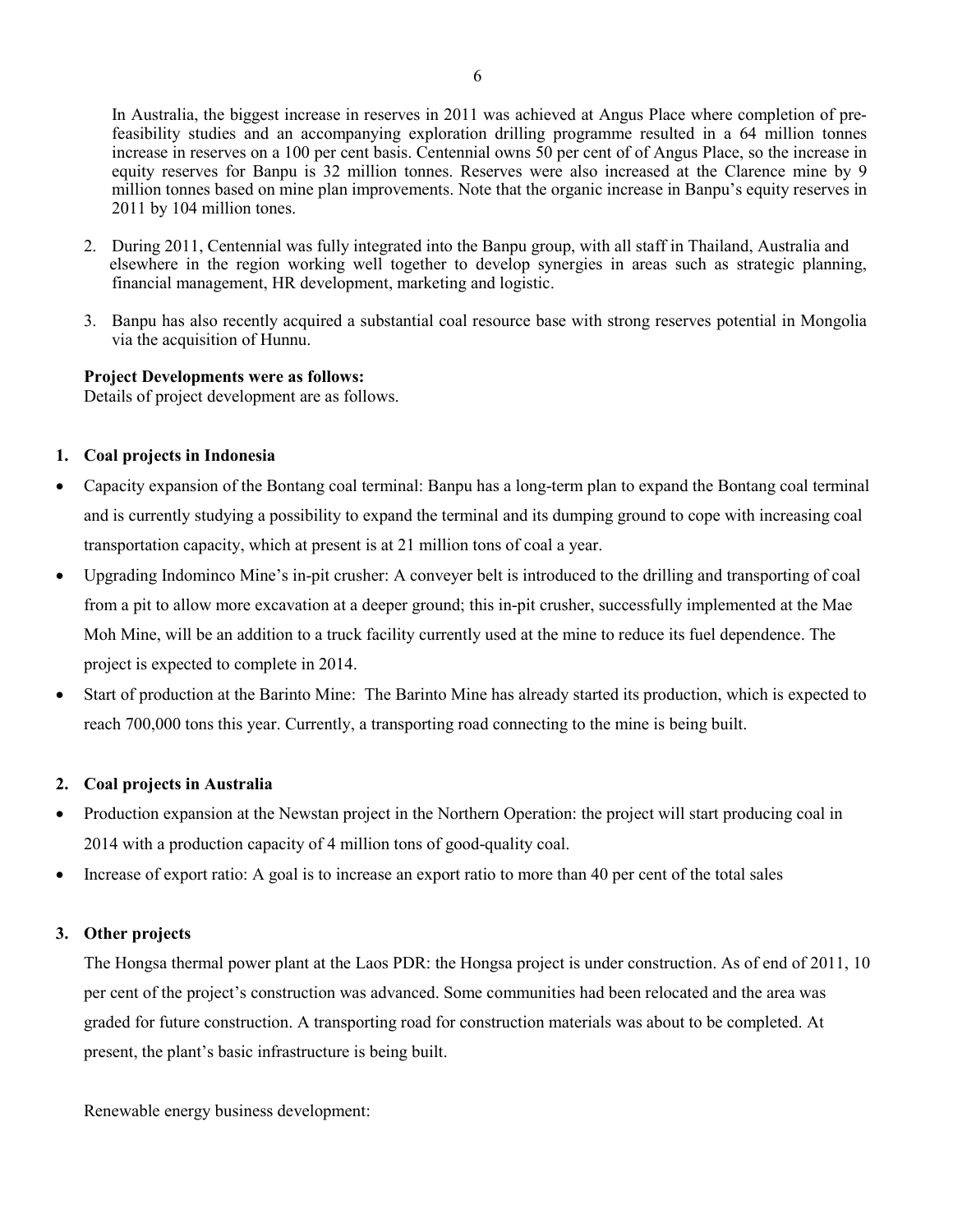Banpu sets aside 2 per cent of its total asset per year (approximately Baht 4 billion) for investment in renewable energy projects. So far, it has studied several energy options but is particularly interested in biogas and wind energy. Banpu has set up two subsidiaries to invest in renewable energy in Thailand, one of which is a joint venture with Mitr Phol Sugar Co Ltd in which Banpu holds 30 per cent stake. The joint venture aims to develop cassava-based ethanol for use as a fuel. Simultaneously, tests are carried out at two or three potential wind farming locations in the South and the Northeast.

# **Factors affecting Banpu's operation in 2011 can be summarized as follows:**

- 1. 2011 was considered a good year for the company's revenue growth thanks to increasing sales volumes and sales price of coal. 2011 was also the first year Banpu recognized an entire-year operation result of Centennial.
- 2. In 2011, Banpu's total operation result fell 10 per cent to Baht 20.06 billion due to a decline of its profit incurred from investment disposal. Banpu recognized merely Baht 6.307 billion after-tax profit after disposing its investment in Daning Mine as compared to recognition of Baht 15.776 billion project from a special transaction incurred from a reduction of its stake in PT Indo Tambangraya Megah (ITM) to 8.27 per cent as well as an investment disposal in Ratchaburi Electricity Generating Holding Plc in 2010.

Mr. Chanin Vongkusolkit requested Mrs. Somruedee Chaimongkol, Chief Financial Officer, to explain to the Meeting for the details of the Company's performance of year 2011 as appeared in financial statement under the annual report of year 2011.

Mrs. Somruedee Chaimongkol summarized the Company's performance in year 2011, as follows:

Total Assets as of 31 December 2011 was at THB 225,010 million, an increase of THB 31,889 million or 17 per cent from 31 December 2010. The majority of the assets are operating cash flow, increased mining property rights fee as a result of the actual cost of Mongolian mine acquisition being greater than its fair value, and accrued dividends from associates.

Shareholders' Equity totaled THB 88,656 million, a THB 19,597 million or 28 per cent increase from 31 December 2010. This was from the 2011 net prof i t of THB 20,060 million and the non-controlling interest at THB 6,480 million. The dividend payment totaled THB 6,840 million.

Total Sales Revenue rose THB 47,119 million to THB 112,404 million or 72 per cent higher than the year before, thanks to an increase of both sales volume and selling prices from Indonesian and Australian mines. Coal sales volume totaled in 2011, 39.57 million tonnes, consisting of 26.24 million tonnes from Indonesian mines, 14.87 million tonnes from Australian mines and 0.06 million tonnes from a Thai mine. The 2011 average selling price from Indonesian mines was USD 97.06 a tonne, compared to USD 74.65 a tonne in 2010.

2011 Gross Profit hiked THB 22,669 million to THB 49,444 million from the previous year owing to rising sales volume and selling prices from Indonesian and Australian mines. Gross Prof i t Margin jumped to 44 per cent from 2010's 41 per cent. The coal business accounted for a 46 per cent gross profit margin compared to 43 per cent a year ago while the power business's figure was 10 per cent compared to 16 per cent a year before.

EBITDA valued at THB 31,768 million, an increase of THB 9,809 million or 45 per cent from the same period a year before. Of this, THB 29,847 million came from coal business and THB 1,922 million from power business.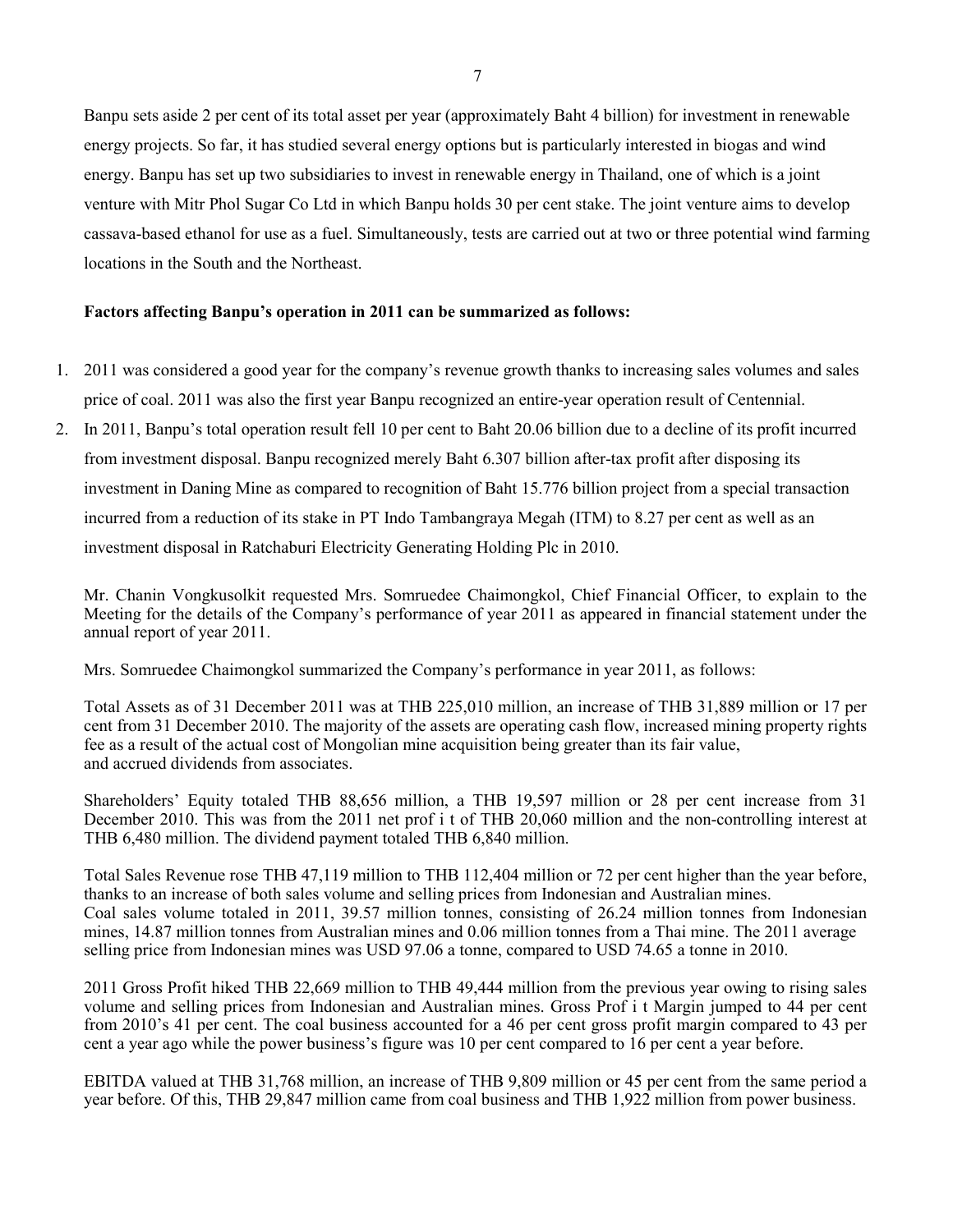Total net profit for the year ending 31 December 2011 was THB 20,060 million, down THB 4,820 million or 19 per cent from the same period last year due to a lesser profit from an investment disposal. In March 2011, Banpu sold 56 per cent of its investment in Daning mine in China, realizing THB 6,307 million prof i t after tax, while in 2010, the Company divested 8.72 per cent of its ITM shares and 14.9 per cent of its stake in RATCH respectively, leading to a profit after tax of THB 15,176 million.

Earnings per Share as of 31 December 2011 stood at THB 73.82 per share, a decrease of 19 per cent from the same period in 2010 at THB 91.56 per share.

Net Debt equaled THB 65,289 million, a decrease of THB 8,360 million or 11 per cent from previous year due to higher operating cash flow of THB 12,543 million and an increase of local loans totaling THB 4,183 million. This brings net debt to equity ratio down from 1.07 times in 2010 to 0.74 times in 2011.

Mr. Chanin Vongkusolkit added that thanks to good weather and high demands for good-quality coals, the company managed to manufacture more coals during the latter half of 2011, resulting in an increase of Banpu's 2011 revenues. In other words, operation profit rose 45 per cent compared to a year before. Mr. Chanin also informed shareholders about corporate management, progress in corporate governance practices and important organization development which played a major role in helping Banpu cope with its business expansion. Details are as follows.

# **Organization management**

- Banpu's regional expansion during the past year means that Banpu is boasting nearly 6,500 staff in five countries; namely in Thailand, Indonesia, Australia, China and Mongolia. That's why the company was focusing at coordinating and welcoming Australian staff plus approximately 240 staff from Hunnu to the firm.
- Banpu Spirit, our corporate culture consisting of integrity, innovation, care and synergy, has been actively practiced for unity among staff where we have operations.
- In 2012, the essence of our human resource management strategy will be human resource management, management of staff's performance, leadership skills and promotion of the Banpu Spirit core corporate culture.

# **Corporate governance development and major developments in other areas:**

In 2011, Banpu pursued the following with regard to corporate governance and other major corporate development strategies:

- Promoting corporate culture and corporate governance to increase understanding and implementation according to Banpu's corporate governance policy and the Code of Conduct
- Implementing the sustainable development policy
- Continuing to implement the manager's capacity-building development plan to support the growth of the company; initiating various new social projects at the head office and local operations.

# **Corporate governance awards in 2011**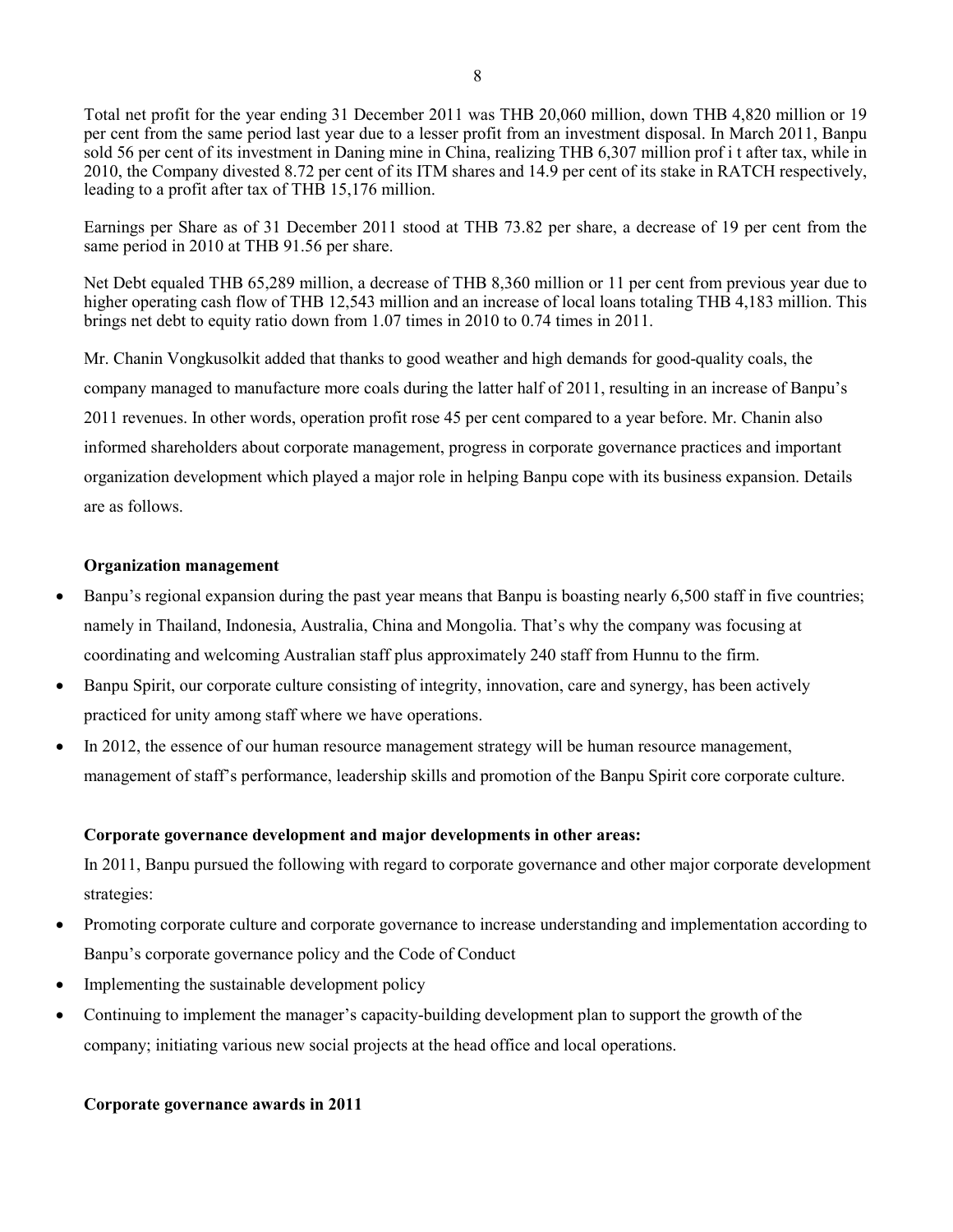• Banpu was one of the 47 listed companies awarded for the Excellent CG Scoring in 2011; the award was given on the basis of the corporate governance report of the listed companies in 2011. **Corporate Social Development (CSR)** 

Banpu has actively committed to one of its missions, which is "a sound industry is to be developed at the same time a sound society and environment are nurtured." That's why we pursue our Corporate Social Development (CSR) activities on the basis of social awareness, our corporate governance and the principles of sustainable development.

In 2011, we started the "Do by Heart" concept for our CSR activity in Thailand and abroad where activities were undertaken on the principles of "sincerity, seriousness and willingness." In addition, a long-term CSR strategy for a period between 2011-2015 has also been announced for implementation at Banpu's head office and its subsidiaries overseas. Our CSR activities will focus at promoting "education and the learning process" to youth and children considered a primordial fundamental for a sustainable development of a society.

In 2011, Banpu conducted various CSR projects in Thailand and abroad as follows.

### **1. Community development activities in Thailand**

- Education: Banpu gave scholarships to students in schools around Lampang Mine, Chiang Muan Mine and Lamphun Mine.
- Religion and local customs: Banpu supported religious activities held by local temples.
- Public health: Mobile medical units offered basic healthcare services to villagers in Li District, Lamphun Province.
- Community Development: Banpu and communities improved landscape of a public area for communities along the Ban Hong-Ban Na Klang route.

# **2. Community development activities in Indonesia**

- Education: The "employee volunteer" project was organized at the Kitadin Embalut Mine where a play was performed and a children's book entitled "Adventure in a coal mine" was distributed.
- Environment: 37,000 trees were planted in an area closed to a coal transport route by the Indominco Mine and neighboring communities.
- Infrastructure: Kitadin Embalut Mine repaired and improved landscape along a route leading to villages in neighboring areas.
- Vocational training: Financial management training was organized for a community. In addition, other vocational training concerning farming, handicraft and technical tasks organized for villagers around the mines.

9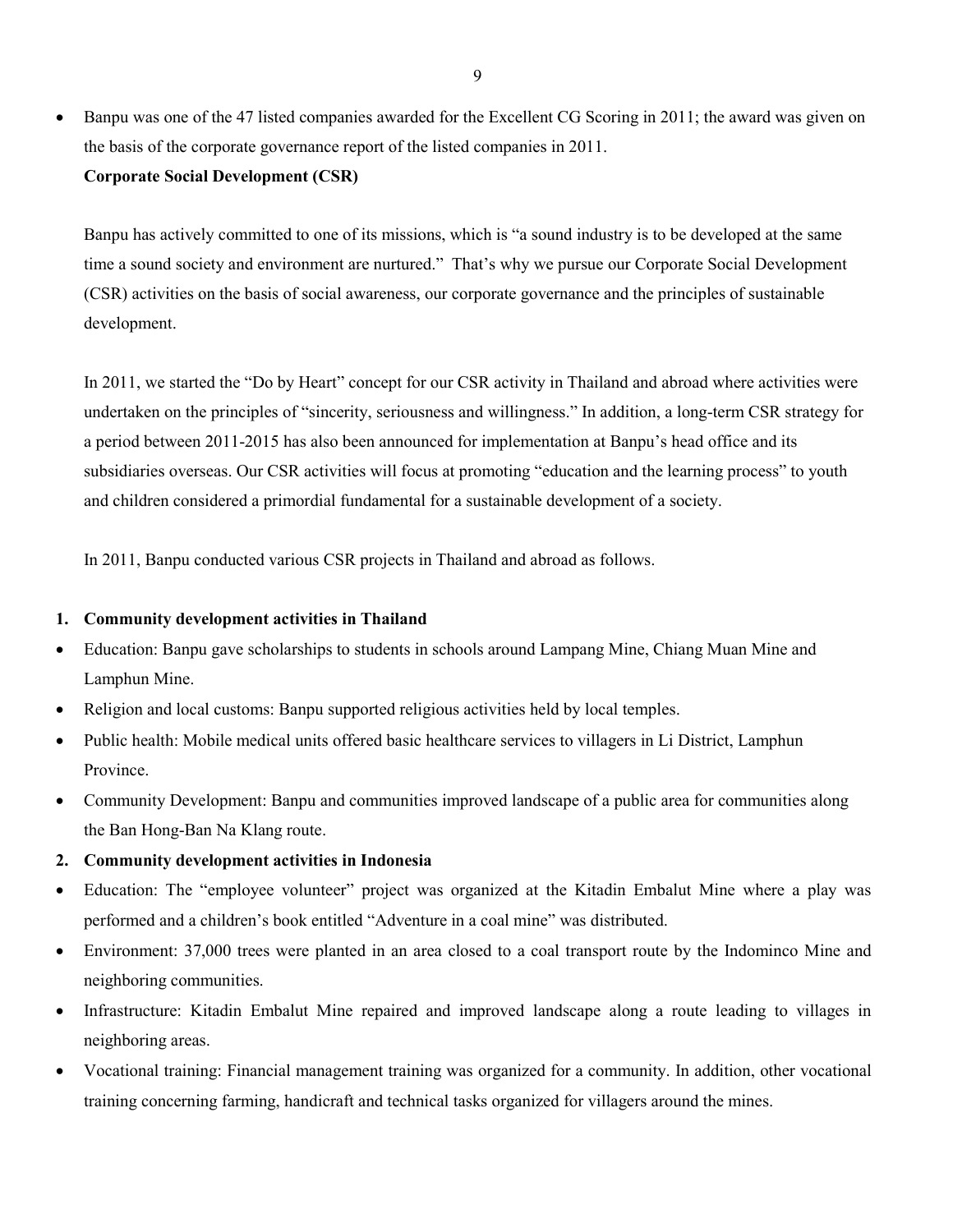# **3. Corporate Social Development activities**

**Education**: Banpu continued the following education projects in 2011:

- Banpu continued to support education for sustainable development for the eighth consecutive year by donating money to support teaching activities and to acquire learning materials to schools in Lamphun, Lampang and Phayao provinces.
- Banpu provided financial support to schools in southern provinces implicating in the civil unrest for the fifth consecutive year.
- Banpu provided financial bursaries to geological and mining engineering students for the third consecutive year.

# **Environment**

• Together with Faculty of Environment and Resource Study of Mahidol University, Banpu has organized the "Power Green Camp" project for the sixth consecutive year to broaden environmental science knowledge and to raise their sustainable environment awareness.

## **Youth**

- Table tennis: Banpu brought Chinese table-tennis coaches to train Banpu Club's athletes in Thailand during the past year.
- Banpu continued to support the "Banpu Champions for Change" project to nurture a new generation of social entrepreneurs to start their social-focused business.

The past year saw several major disasters around the world that led to so many casualties and a wide range of damage to personal and public properties. This refers especially to Japan's tsunami and Thailand's worst flood in its 50-year history. Banpu mobilized our resources to help relieve the plight of those suffered from the incidents as follows.

- Assistance for Tsunami and earthquake victims in Japan: Banpu and its subsidiaries in Indonesia and Australia and staff of three countries donated US\$1.004 million to Japan's Red Cross.
- Flood victims in Thailand: Aside from assisting communities around a warehouse in Ayutthaya Province, Banpu extended our help in various forms through the Royal Thai Army and the Royal Thai Navy in reaching flood victims, through the Thai Red cross in providing a convoy to bring survival kits and mobile medical units to as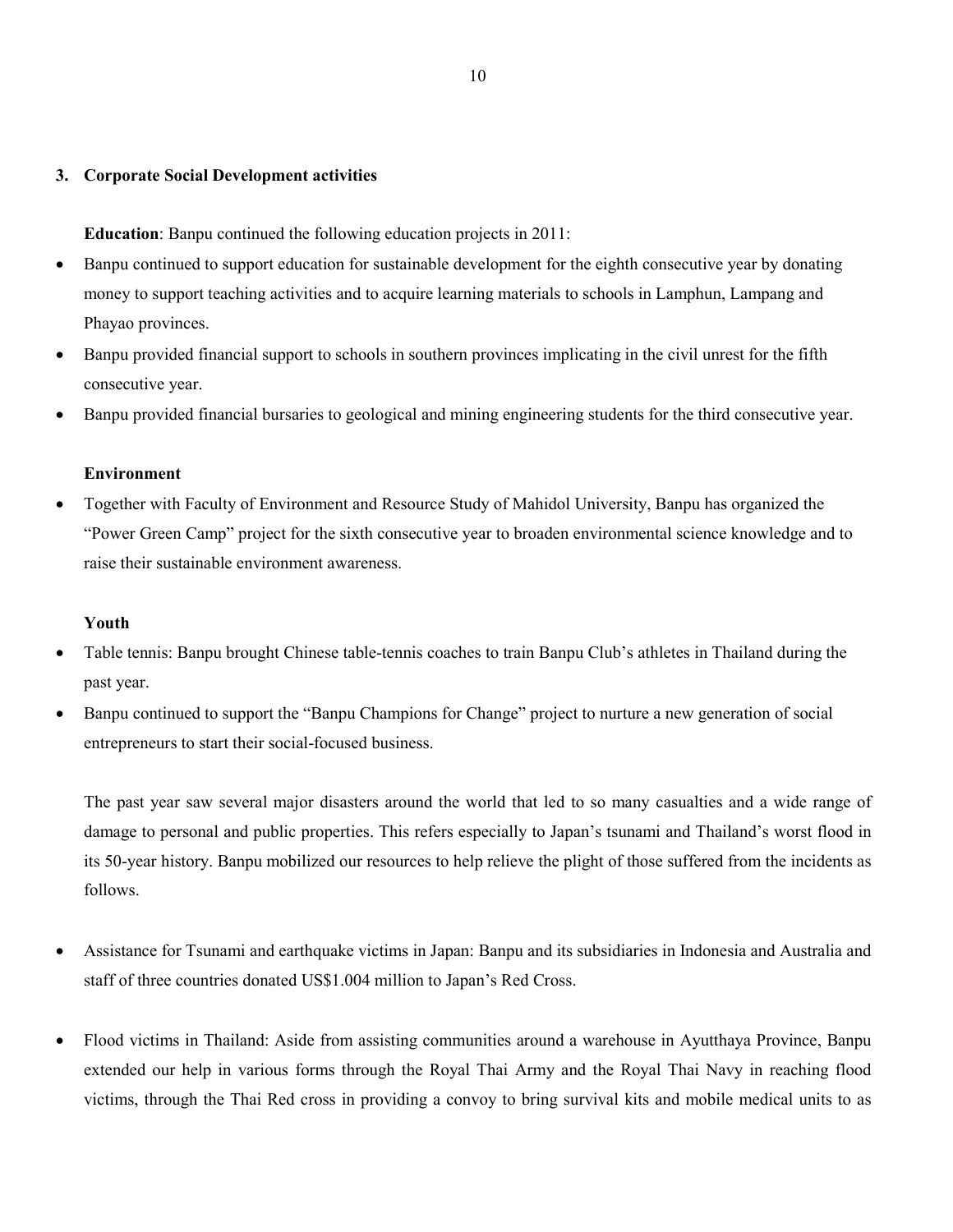well as to remove patients from flooded areas and through the Stock Exchange of Thailand via its Flood Relief Fund, for a total of Baht 40 million.

• Banpu staff through its "volunteer for flood relief" project distributed survival kits and food to flood victims at a temporary shelter at Thammasat University, Rangsit Campus. Banpu staff also joined the Royal Thai Navy and the Thai Red Cross in their missions to reach out to flood victims.

Other information has been published in the Board of Director's 2011 Annual Report.

Chairman of the Meeting opened the floor for questions and comments. Shareholders took the opportunity to ask questions and propose recommendations to which the Board of Directors and the management responded as summarized as followed.

1. Mr. Supoj Pongkidakan, a retail shareholder, asked about Banpu's performance this year as compared to that in 2010.

The Chairman explained that Banpu's investment disposal in 2011 was down compared to what happened in 2010 and that's a reason why its profit fell compared to a year before. However, in terms of actual performances in 2011, Banpu's operation profit rose as much as 45 per cent.

Mr. Chanin Vongkusolkit further explained that an important issue for Banpu's operation in 2011 was its reduction of stake in PT Indo Tambangraya Megah (ITM) to 8.72 per cent and its disposal of a 14.9-per cent investment in Ratchaburi Electricity Generating Holding Plc from which Banpu eventually earned approximately US\$600 million. The amount was later spent to acquire Australia-based Centennial Coal sold at around US\$2.6 billion. In addition, after considering a risk potential, Banpu decided to dispose 56 per cent of its investment in Daning Mine for US\$669 million to buy Hunnu Coal in Mongolia. In 2012, production estimate in Indonesia is expected to increase from 25 million tons to 27 million tons while the Australian production should jump from 14 million tons to 16 million tons. A coal price risk will remain a major risk which may have an impact, albeit a minor one.

- 2. Mr. Rittichai Yipcharoenporn, a retail shareholder, asked the following:
- Whether or not Banpu had been affected from the hike of Australia's Mineral Resource Rent Tax. Mr. Chanin Vongkusolkit replied to the shareholder's request that the company should have informed a mining tax issue more quickly than before that normally, Banpu informed its latest information through the Stock Exchange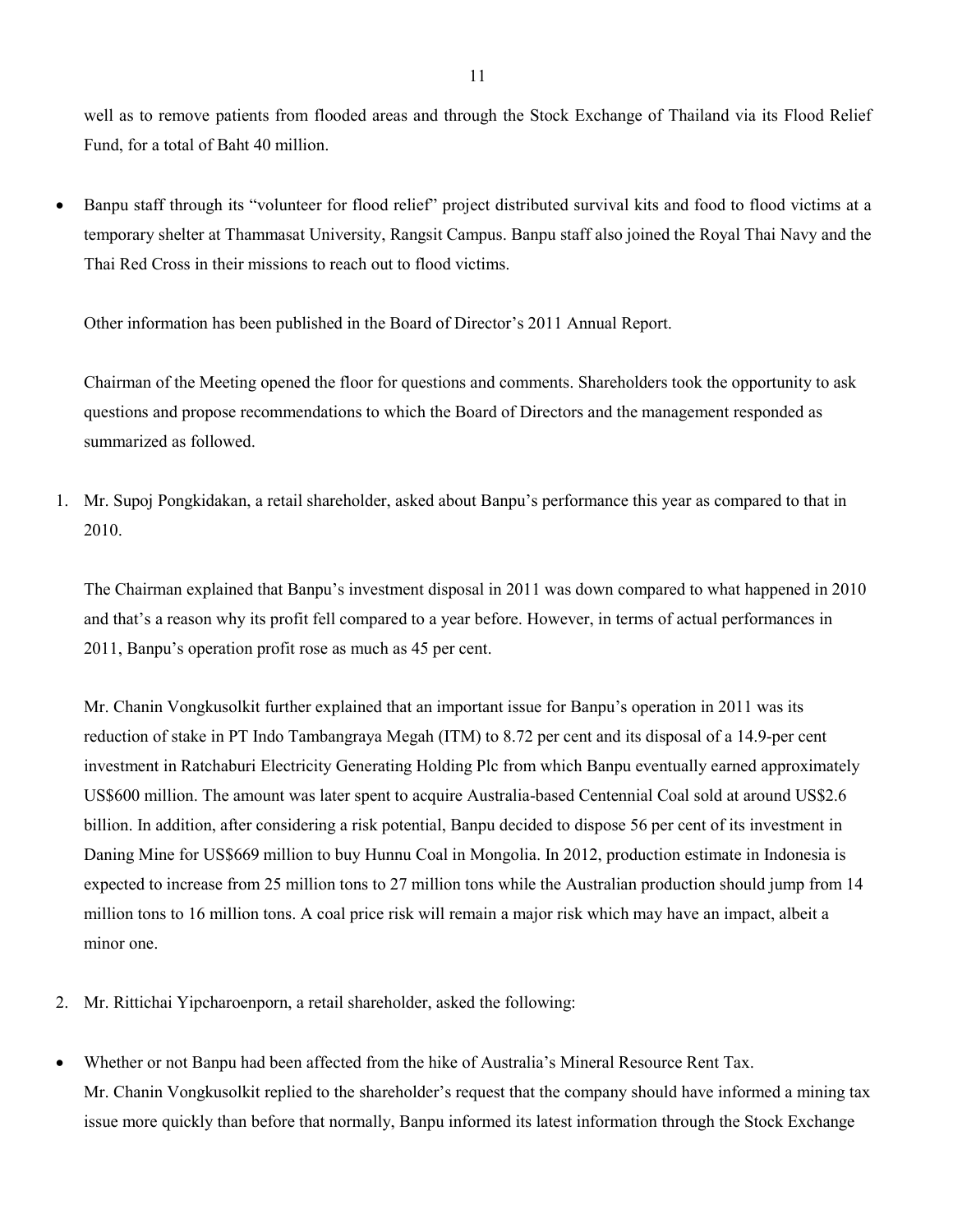of Thailand (SET)'s information disclosure system. Concerning Australian Senate's approval to raise the Mineral Resource Rent Tax subject to companies with more than Aus\$ 75 million profit, Mr. Chanin said that this may not affect the company's operation as it was able to deduct its investment and therefore would not have to pay tax during the first ten years. In addition, since Banpu's investment in Centennial would continue, 25 per cent of its investment could also be subject for a tax deduction as allowed by the laws. However, before acquiring Centennial, Banpu had already acknowledged the fact the Australian government was in the process of asking its Senate to approve this legislation. Banpu's acquisition of Centennial had already included this factor in its analysis of the project's potential investment return.

Whether or not Banpu would be affected by a trend to replace coal in power generation by other renewable energy such as cooking coal, anthracite, condensate or shale gas as there were oppositions against coal-fired power generation as a result of its environmental impact; and Banpu's practices to avoid such environmental impacts.

Mr. Chanin Vongkusolkit explained that at present, demands for coal to generate power remained high as cooking coal, which was a high-quality coal, was rare and therefore was used in the steel industry only. Bituminous or sub-bituminous coal ideal for power generation was mostly found in Australia and Indonesia. Power plants usually implemented super critical or ultra super critical methods to prevent environmental impacts. Regarding other alternative energy, the nuclear accident triggered by the Tsunami last year in Japan prompted several countries to temporarily suspend their nuclear-generated power plant projects while petroleum remained costly for power generation and was mostly used in the transportation sector. As for the LNG (Liquefied Natural Gas), the cost of its export was high. Banpu therefore continued to focus in the coal business whose growth remained robust. Concerning Indonesia's coal export tax, it was opposed and eventually annulled as the Indonesian Government had already charged 13.5 per cent royalty fee.

- 3. Mr. Chokeboon Chitpradabsilp, a retail shareholder, asked the following:
- Whether or not Banpu's coal reserve would be depleted in case it did not acquire an additional coal business.

Mr. Chanin Vongkusolkit explained that a survey for new coal to increase Banpu's coal reserve could be carried out at the company's existing coal mines currently operated under a concession. In addition, new production technology can also be introduced to curb production costs.

• Whether or not Banpu would be affected from a restriction of foreign ownership in Indonesia's mining business.

12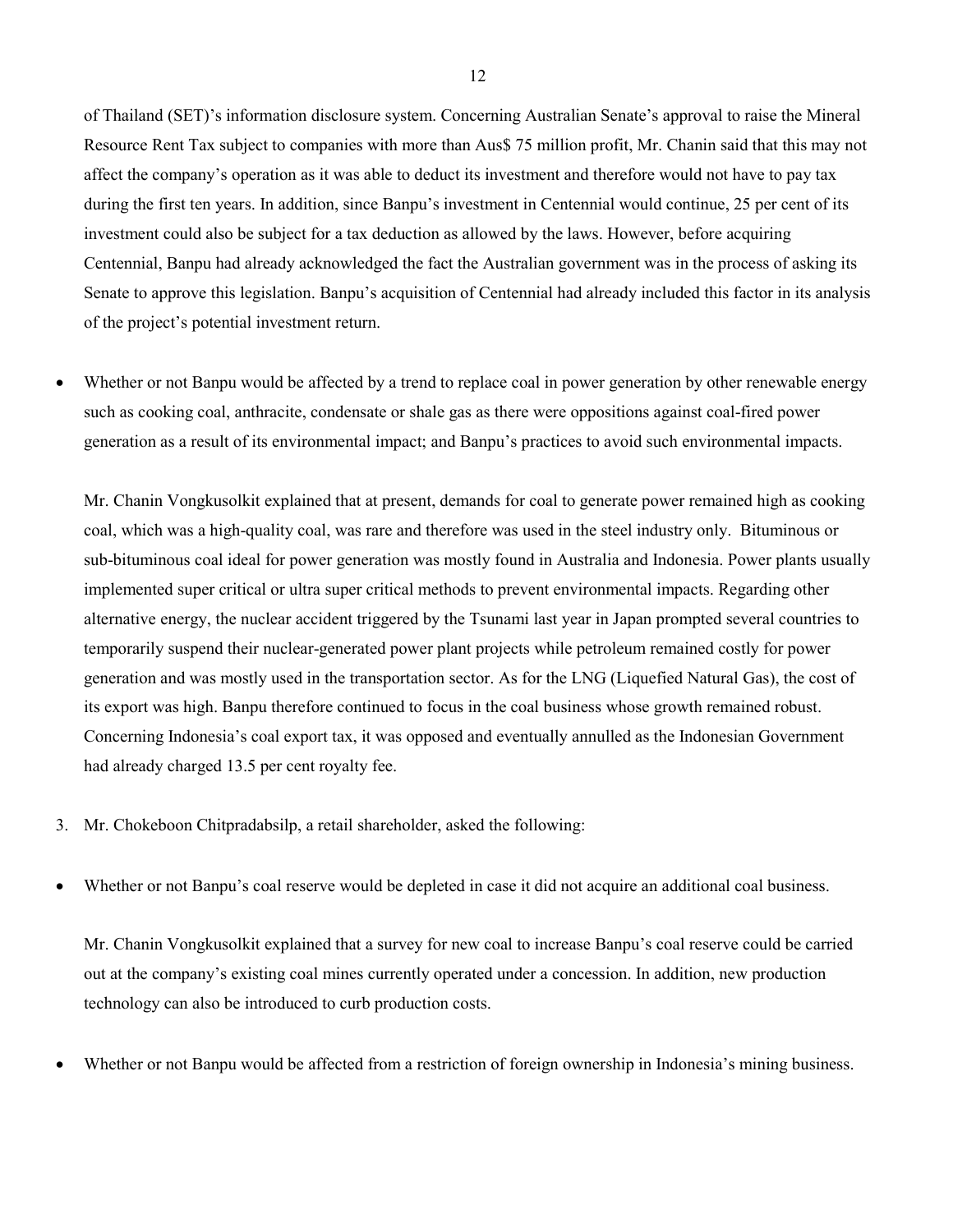Mr. Chanin Vongkusolkit responded that a requirement for foreigners to hold no more than 50 per cent stake would affect foreign companies. However, Banpu has invested in Indonesia through a listed subsidiary in Indonesia's stock exchange and therefore should not be affected from the regulation.

• Type of coal used by the BLCP Power Plant for power generation; the plant's performances and whether or not the plant had suffered any accident

Mr. Chanin Vongkusolkit informed that the BLCP Power Plant was a bituminous-fired power plant that generated and sold electricity to the Electricity Generating Authority of Thailand (EGAT). In 2011, the BLCP Power Plant generated approximately Baht 2 billion profit based on the shareholding equity. The power plant had adhered to the occupational health and safety management practices and its safety record was excellent.

When coal production in Mongolia would begin.

Mr. Chanin Vongkusolkit said that the first-time coal production in Mongolia was estimated to reach around one million tons. At present, it was in the process of removing overburden.

- 4. Mr. Suriyon Chitpan, a proxy, asked the following questions:
- Why coal sold by the Kitadin-Tandungmayang Mine remained very small at 0.43 million tons only although its gross margin ratio was very high compared with other mines and why there was no production increase there.

Mrs. Somruedee Chaimongkol, EVP-Finance, clarified that the Kitadin-Tandungmayang Mine started its production only for the first year and that's why its production was 0.43 million tons. The mine was expected to increase its production to 1.5 million tons. Its high gross margin ratio was mainly due to the fact that the mine was merely in its first-year production.

• Why Centennial's Gross Margin Ratio was lower than other mines.

Mrs. Somruedee Chaimongkol responded that most of Centennial's coal, which accounted for 60 per cent, was sold to a local government-owned power plant in New South Wales. The coal price had already been set in longterm contracts that Centennial had had with the New South Wales government. When these contracts expired, a new price would be set and the gross profit margin should rise. About 1-2 million tons out of the nine million tons of coal under the contract would gradually see their contract expired each year.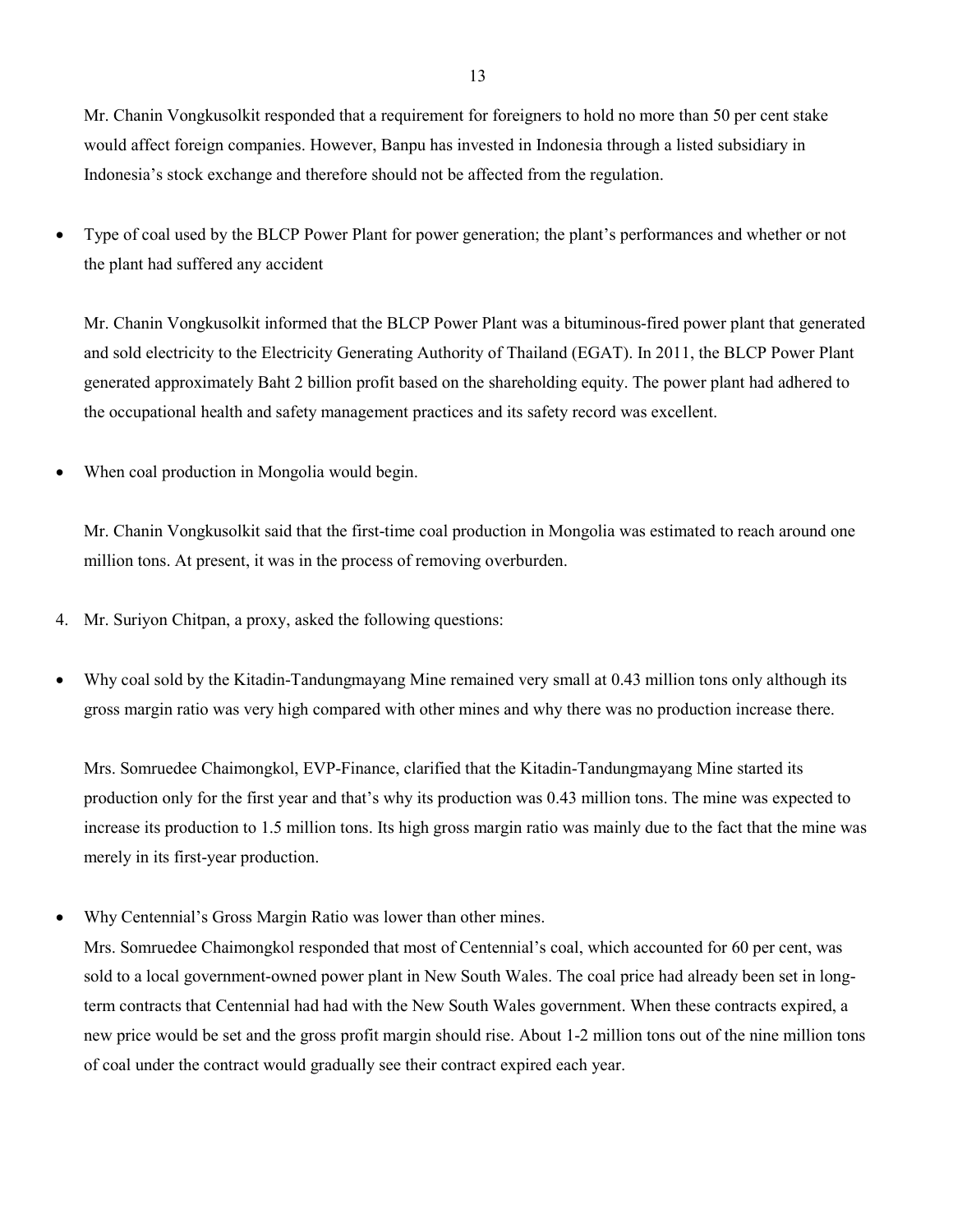## • Hunnu Mine's current Gross Profit Margin

Mr. Chanin Vongkusolkit stated that so far, Hunnu Mine's gross profit margin could not yet be determined as it was very early in the process. Banpu made a decision to invest in Mongolia's mine thanks to its high-quality cooking coal. Yet, more survey was required and that's why not much information could be given in the meantime. Yet, shareholders would be informed through the SET's information disclosure system and the Opportunity Day organized on a quarterly basis.

• When a joint venture with Mitr Phol Sugar Co Ltd in the renewable energy would start; and a revenue expected from this business

Mr. Chanin Vongkusolkit stated that the project was in its first phase during which an area was being developed to plant cassava, which would be a raw material to produce fuel, together with Mitr Phol Co Ltd. However, an investment size and expected revenue were not a lot as compared to the coal business.

5. Mr. Suthee Sahassarangsee, a retail shareholder, asked about a survey of shale gas to replace coal as a large amount of shale gas was found in the US, who then may shift from coal-fired power generation to natural gas; he also requested if this would affect Banpu in the future.

Mr. Kopr Kritayakirana explained that shale gas required a unique production facility and a unique storage that involved a costly investment as it would need a new technology where high-pressured liquid would be injected inside the rock so that shale gas embedded therein could be released for use. The production technology that required such a high-pressured liquid may affect large sub-terrain water resources and caused a major environmental impact. While it was possible that in the short run, gas price could fall, yet, a long-term prospect was not yet clear. At present, Europe and China are currently studying its impacts.

Mr. Chanin Vongkusolkit thanked the shareholder who raised the issue of natural gas to replace coal. He insisted that Banpu was monitoring and studying the issue.

The Chairman invited the shareholders to ask questions and voice their additional observations. No questions being raised.

The Chairman, then, requested the Meeting to acknowledge the performance of the Company for the year 201 and adopt the directors' report for the performance of the Company for the year ended on December 31, 2011.

14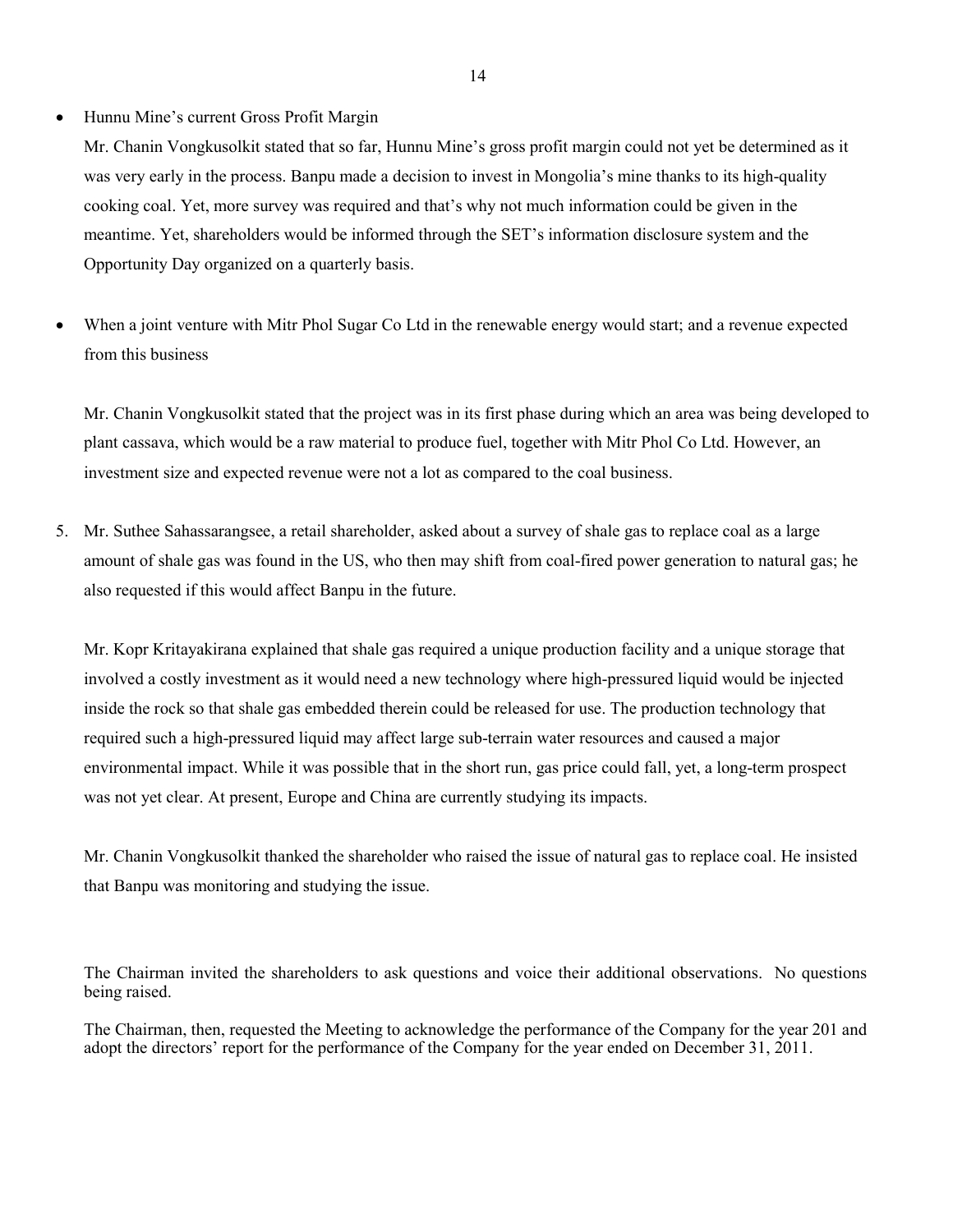# **Meeting Resolution**

After due consideration, the Meeting passed a resolution to acknowledge the performance of the Company for the year 2011 and adopt the directors' report for the performance of the Company for the year ended on December 31, 2011 with the majority voting as follows:

| <b>Resolution</b> | <b>Total Votes</b><br>$(1 share = 1 vote)$ | Per cent of the total votes of<br>shareholders attending the<br>Meeting and entitle to vote |
|-------------------|--------------------------------------------|---------------------------------------------------------------------------------------------|
| 1. Approved       | 147,879,864                                | 98.20                                                                                       |
| 2. Objected       | 44,750                                     | 0.03                                                                                        |
| 3. Abstained      | 2,666,800                                  | -77                                                                                         |

**Remark:** During the conduct of this agenda, there were additional shareholders attending the Meeting, representing 2,580,656 shares. Thus, the total number of shares present in the Meeting were 150,591,414 shares.

## **Agenda 3. To approve the audited balance sheet and the profit and loss statements for the year ended on 31 December 2011**

The Chairman informed the Meeting that the Company had prepared the balance sheet and the profit and loss statements for the year ended on 31 December 2011, which was duly audited, and that the Audit Committee and the Board considered it to be correct, complete and adequate in accordance with the general accounting principles, which was illustrated in the Section "Company and Consolidated Financial Statements" of the 2011 annual report of the Board of Directors. The Chairman requested Mrs. Somruedee Chaimongkol, Chief Financial Officer to explain this agenda in details.

Mrs. Somruedee Chaimongkol explained to the Meeting the details of the balance sheet and the profit and loss statements for the year 2011, which was audited by Mr. Somchai Jinnovart of C.P.A. No. 3271, the auditor from PricewaterhouseCoopers ABAS ("PwC"), and was considered to be correct, complete and adequate in accordance with the general accounting principles. The Meeting was, therefore, proposed to consider and approve the balance sheet and the profit and loss statements as per the annual report for year 2011 as follows:

Total assets of THB 225,010 million reported an increase of 17 per cent from cash inflow mainly from operating while additional investment in Mongolia coal business and the accrued dividends from related parties.

Total liabilities of THB 136,355 million increased 10 per cent from bank loans of THB 4,183 million increasing, accrual corporate income tax and accrued overburden.

Shareholders' equity of THB 88,656 million increased 28 per cent mainly from an increase of THB 20,060 million from net profit of the year , an increase of THB 6,480 million from non-controlling interests when paid dividend to shareholders of THB 6,840 million.

Issued and Paid-up Share Capital is still at 2,717 million .

Total Sales Revenue of THB 112,404 million reported an increase of 72 per cent higher than the year before, thanks to an increase of both sales volume and selling prices from Indonesian and Australian mines.

Cost of sales THB 62,960 million, increasing THB 24,449 million or 63 per cent due to the increase in cost of mining in Indonesia, resulting from the increase in amounts of coal sales, the rising of diesel price during the year and the higher price of contractor rate. In addition, the cost of sales of Australian subsidiaries is recorded full year in 2011, while the cost of sales in previous year was recorded only 1 quarter.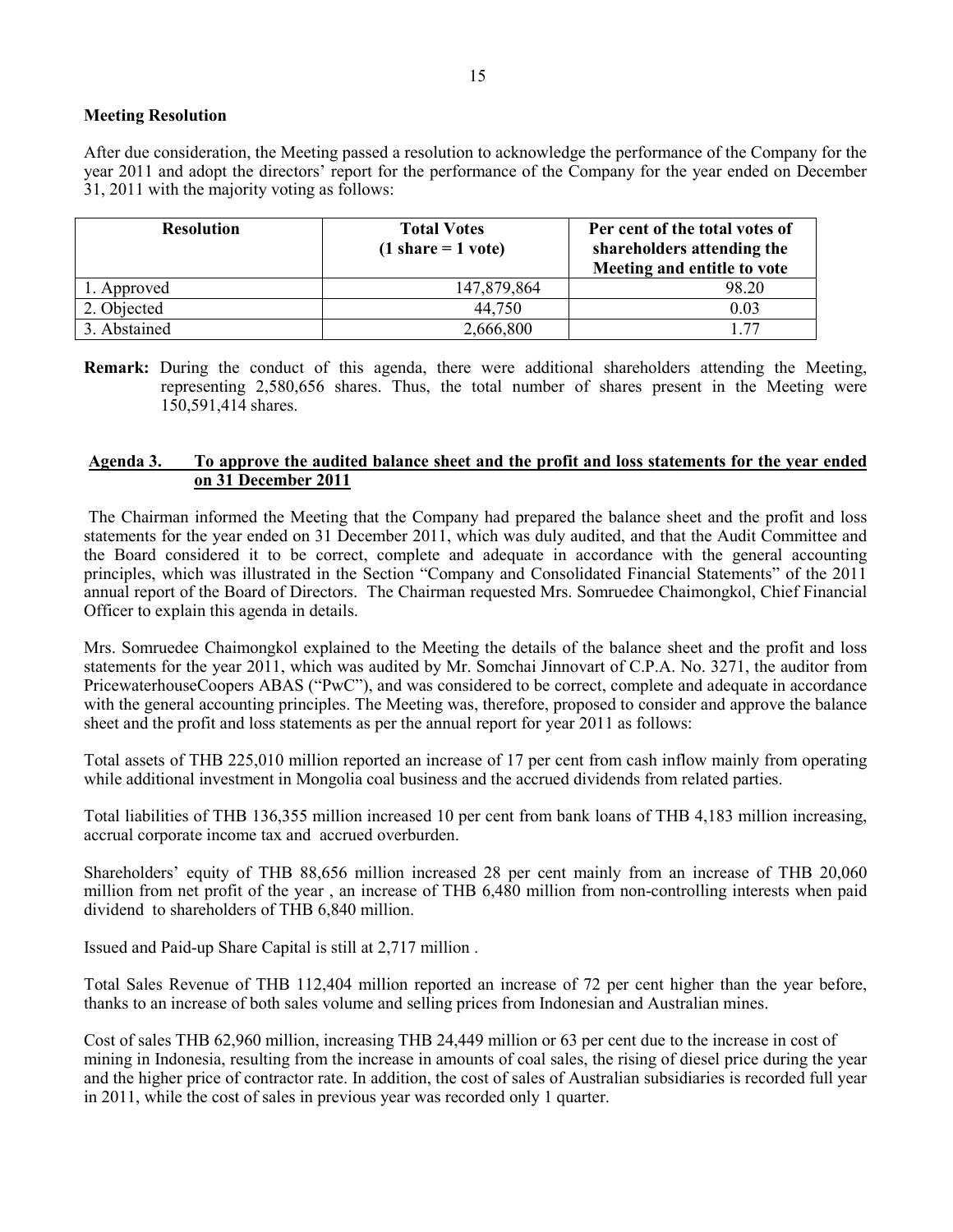Gross profit of THB 49,444 million reported an increase of 86 per cent. Gross profit margin is calculated at 44 per cent in this period. The gross profit margin of coal and power businesses are at 46 per cent and 10 per cent, respectively.

Selling expenses and Administrative expenses of THB 10,254 million reported an increase of 48 per cent to due to the increase of demurrage expense which were from the greater increase in rainfall on Kalimantan island. The increase in rainfall affected the mining production not achieve as plan. Moreover, the selling expenses of Australian subsidiaries were recorded full year in 2011 compared to the previous year which was recorded only 1 quarter.

Other revenue of THB 13,086 million reported a decrease of 27 per cent due to in 2010 Banpu's net divestment gains from the sale of shareholdings in PT. Indo Tambangraya Megah (ITM) and Ratchburi Electricity Generating Holding PCL (RATCH).

Profit from Operation of THB35,361 million reported an increase of 34% from Equity income from associates and affiliates reported at THB 1,939 million, derived mainly from equity income from BLCP of THB 1,952 million which decreased from a joint venture in China was sold during the year.

An increase of the interest expenses mainly came from the borrowings for investments in Australia and Mongolia. Corporate income tax amounted increased from higher operating income of Indonesian subsidiaries including tax expense from divestment of China coal mine Daning.

Net profit for the fiscal year of 2011 reported at THB 20,060 million, a decrease of THB 4,820 million or 19. Gross profit margin is calculated at 44 per cent in this period. The gross profit margin of coal and power businesses are at 46 per cent and 10 per cent, respectively. Returns on Equity reported 25 per cent. Net debt-to-equity as of 31 December 2011 reported at 0.74 times. Earnings per share (EPS) for the fiscal year 2011 reported at THB 73.82 per share. Book Value per Share of THB326.24 reported an increase of 28 per cent compared prior year.

The Chairman invited shareholders to ask questions or voice their observations. Shareholders raised some issues which were summarized as follows:

1. Mr. Somkid Wongpakorn, a retail shareholder, asked why the profit had fallen and requested if there was any solution to such decline. He also asked about an increase of costs of sale, sales expenditures and declining profits shared by Banpu's subsidiaries

Mr. Chanin Vongkusolkit explained that the rise of various costs were in line with increasing sales prices. One of the costs increased from last year was a cost of fuel. As for the increase of sales and administrative expenditures, this was a result of a rise of the demurrage cost. On the other hand, share profits from subsidiary companies had fell due largely to Banpu's sale of the Daning Mine. As for a possible solution to the rising cost of fuel, the company could hedge an oil price to minimize a possible impact from the hike of petroleum price.

2. Mr. Basant Kumar Dugar, a retail shareholder, proposed the following:

While Mr. Dugar complimented an increase of Banpu's book value, he advised the firm to improve its earnings per share (EPS) ratio. He recommended Banpu to acquire a business in other countries such as Mozambique,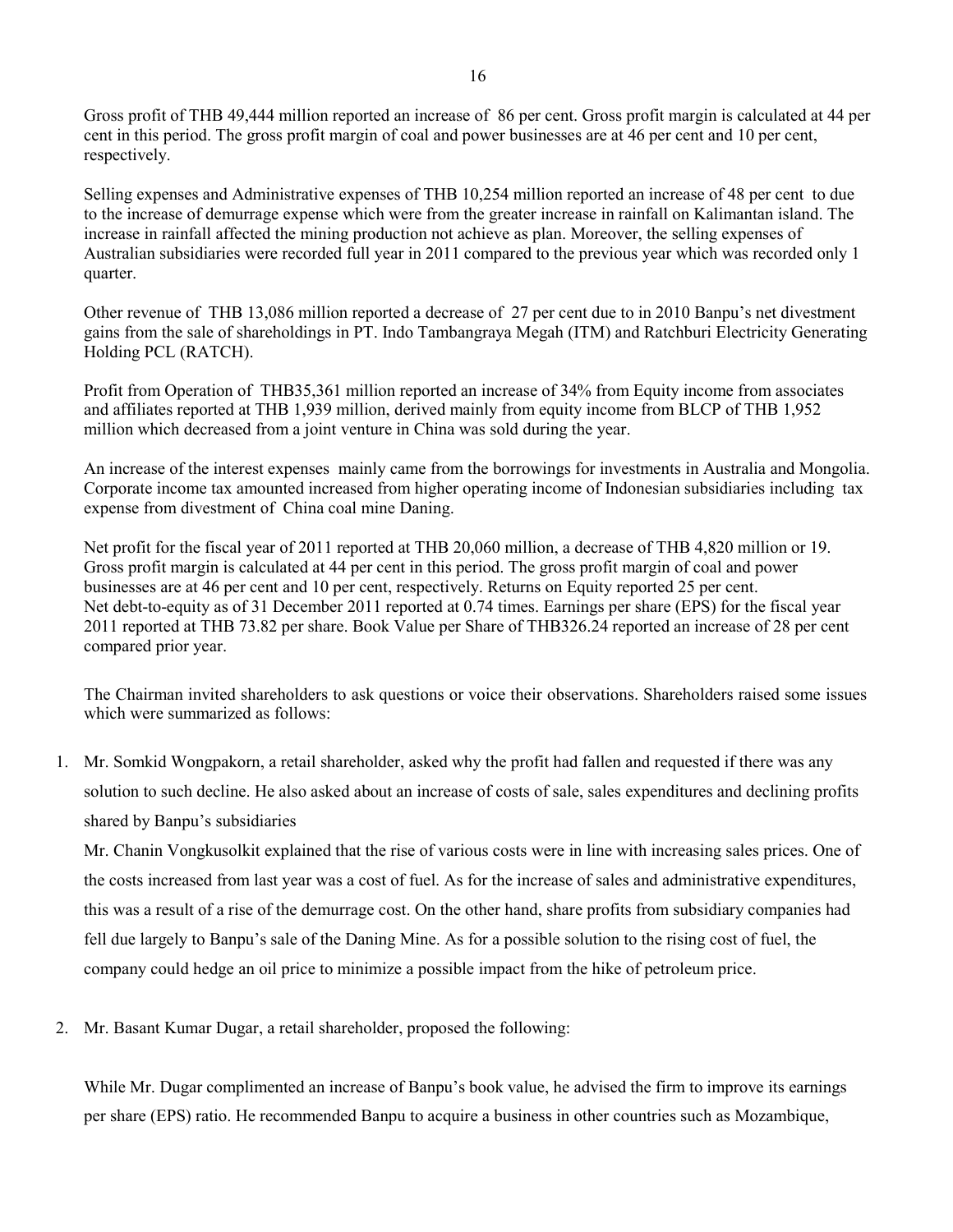improve operation performance by controlling sales and administrative expenses which had been risen, before expressing his wish to see Banpu's share price to reach its high once again. Mr. Dugar also found that Banpu's financial statement showed a better performance than what was stated in a consolidated statement, which for him reflected the fact that overseas companies caused Banpu's profits to fall as one could see from the IRR's 15%.

Chairman of the Meeting thanked the shareholder for his suggestions. CEO further explained that the company actively monitored possible investment prospects in countries around the world. As for his comment on the IRR, he suggested that the value be watched in a longer term since the company had just massively invested in Centennial and Hunnu. Yet, he expressed an appreciation for the questions.

3. Ms Ngamchit Saetaew, a retail shareholder asked why the royalty had increased from Baht 6.925 billion to Baht 11.370 billion and would like to learn more about such cost vis-à-vis the use of coal in Thailand. Mrs. Somruedee Chaimongkol informed the shareholder that the Indonesian and Australian royalty fees accounted for 13.5 per cent and 6.5-7 per cent of sales prices, respectively. As a result, an average royalty of these two countries was around 10 per cent of sales prices.

Mr. Chanin Vongkusolkit explained that the Mae Moh Power Plant consumed approximately 14-15 million tons a year to generate 2,200 megawatts of electricity. This would be equal to around 5-6 million tons of Australian coal based on its quality. Yet, if the use of coal by the cement industry and other power plants in Thailand was also included, Thailand currently consumes 10 million tons of coal a year, which accounted for less than 10 per cent of the total energy sources compared to what happened in the US which currently depends on coal to generate as much as 50 per cent of all its power generation activities.

- 4. Mr. Boonchu Thongcharoenpoolporn, a retail shareholder, asked the following:
- Whether or not it's true that Banpu's acquisition of Centennial, according to an analysis, caused the Return on Equity (ROE) and the Gross Profit Margin to fall.

Mrs. Somruedee Chaimongkol stated that Centennial's Gross Profit Margin of 36 per cent had been a result of its sales prices set in long-term contracts existing before the acquisition. Yet, although the gross profit margin was not so high, the fact that the profit rose 40 per cent from the previous year was however a significant increase. As for the 2010's ROE, this was an operation profit plus a profit from the disposal of investment. In 2011, the ROE rose to 16 per cent from 13 per cent a year ago.

• Whether or not Banpu had a plan to reduce its shareholding equity in the Indonesian investment.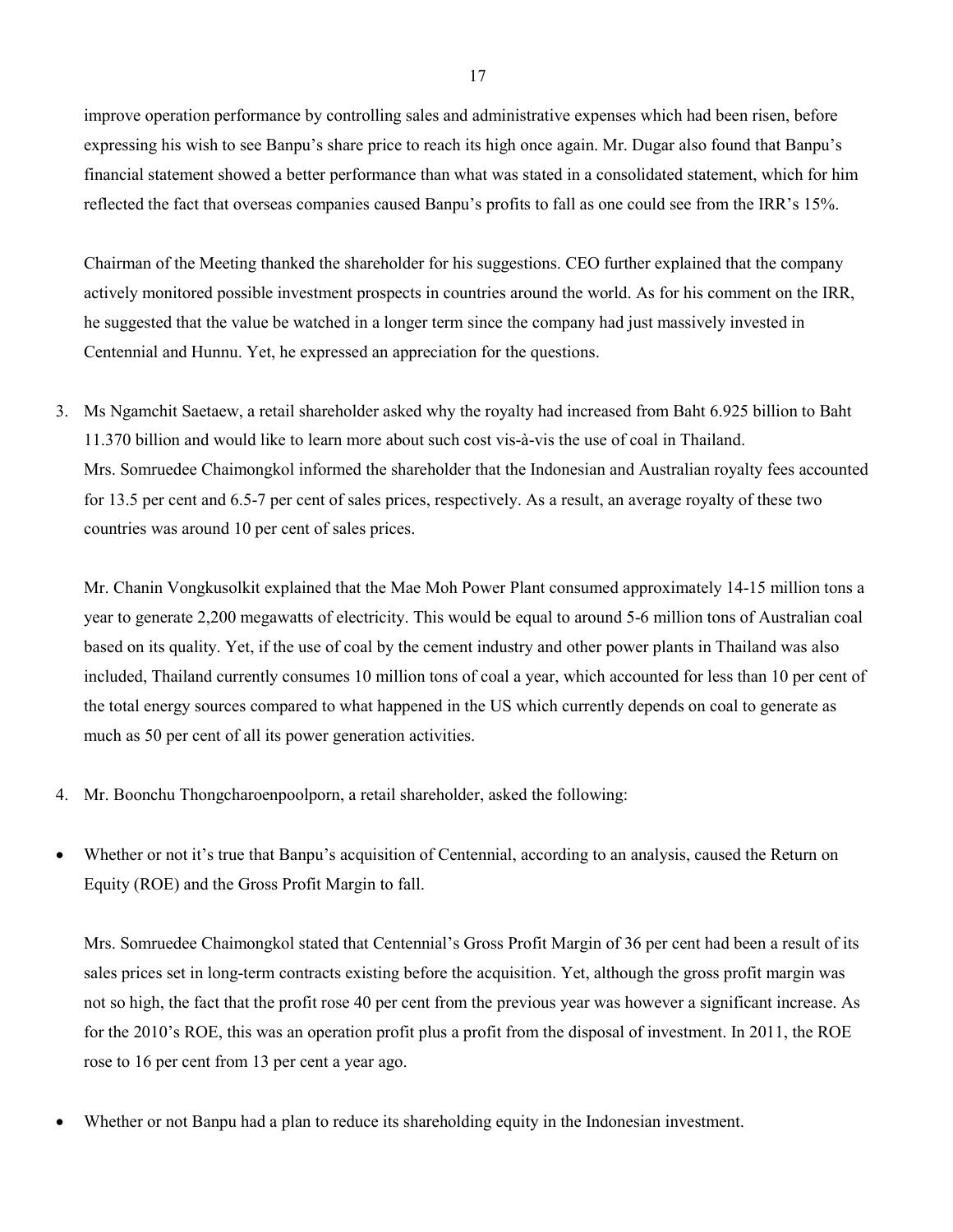Mr. Chanin Wongkusolkit explained that Banpu's 65-per cent equity in Indonesia's ITM remained, based on the management perspective, under control. In addition, the ratio was appropriate to maintain the share's liquidity. Therefore, Banpu had no plan to reduce its stake therein unless it was subject to any newly-amended rules and regulations.

The Chairman invited the shareholders to ask questions and voice their additional observations. No questions being raised.

The Chairman, then, requested the Meeting to approve the audited balance sheet and the profit and loss statements for the year ended on 31 December 2011.

## **Meeting Resolution**

After due consideration, the Meeting passed a resolution to approve the audited balance sheet and the profit and loss statements for the year ended on 31 December 2011 with the majority voting as follows:

| <b>Resolution</b> | <b>Total Votes</b><br>$(1 share = 1 vote)$ | Per cent of the total votes of<br>shareholders attending the<br>Meeting and entitle to vote |
|-------------------|--------------------------------------------|---------------------------------------------------------------------------------------------|
| 1. Approved       | 147,881,268                                | 98.19                                                                                       |
| 2. Objected       | 45,550                                     | 0.03                                                                                        |
| 3. Abstained      | 2,687,350                                  | .78                                                                                         |

**Remark:** During the conduct of this agenda, there were additional shareholders attending the Meeting, representing 22,754 shares. Thus, the total number of shares present in the Meeting were 150,614,168 shares.

#### **Agenda 4. To approve the distribution of annual profits and annual dividend payment**

The Chairman requested Mr. Chanin Vongkusolkit, the Chief Executive Officer, to explain this agenda to the Meeting.

Mr. Chanin Vongkusolkit advised the Company's dividend payment policy to the Meeting as follows:

"The Company will pay dividend at a rate approximate to 50 per cent of the net profits of the consolidated accounts after provisioning all statutory reserves, provided that the rate of dividend payment will be subject to cash flows and investment plans of the Company and its subsidiaries, as well as regulatory restrictions and other requirements."

In addition, the policy of the Company on dividend payment is that the dividend shall be distributed to shareholders upon the following requirements being met:

- 1. The performance of the Company is positive.
- 2. No retained loss exists.
- 3. Cash flow is sufficiently available for the dividend payment.
- 4. The dividend payment is subject to various investment projects.

In this year, the Company has earned profits and carried no retained loss. In addition, the Company has sufficient cash flow to pay dividends. Taking into account of the various investment projects, the Board considered that the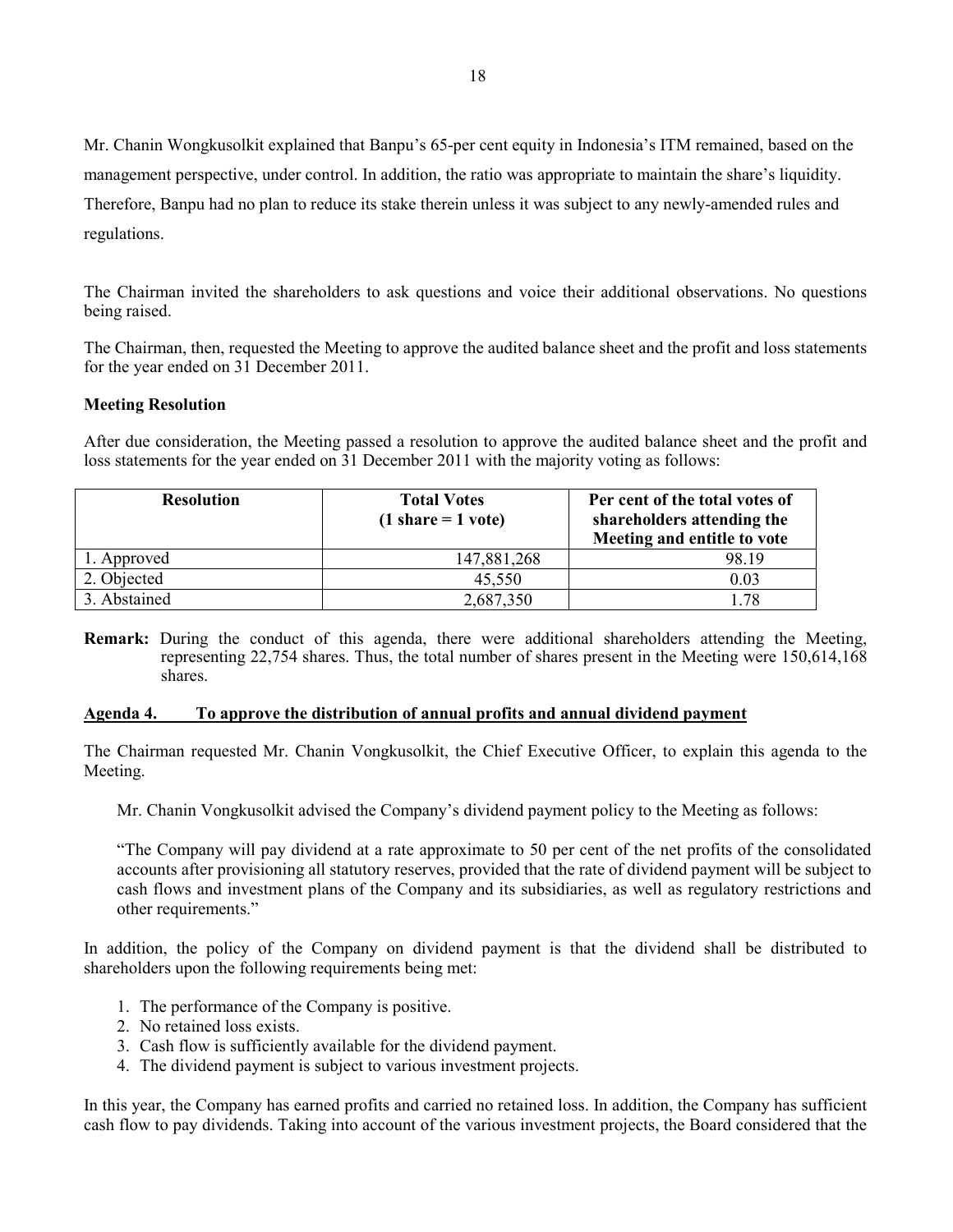Company should appropriate the annual profits to pay the annual dividend at the rate of 21 Baht per share, amounted to THB 5,706.70 million, which consists of the annual dividend for the period during January 1 to December 31, 2011 at the rate of 18 Baht per share (of which 9 Baht was paid as interim dividend, amounted to THB 2,445.73 million on 28 September 2011). In addition, the Company has considered and paid the special interim dividend at the rate of 3 Baht per share, amounted to THB 815.24 million on 10 February 2012. Thus, the remaining 9 Baht dividend for 2011 performance would be further paid out at the rate of 9 Baht per share, amounted to THB 2,445.73 million.

Therefore, the Meeting was proposed to approve the payment of the annual dividends as recommended by the Board which would be further paid out of the retained earnings and the profits from the operations during the period of July 1, 2011 to December 31, 2011 payable to the shareholders at the rate of 8 Baht. The dividends would be appropriated from the corporate income tax – exempted profit on which shareholders are not entitled to tax credits. The Record Date was scheduled on April 18, 2012 for the right to receive the dividend and the Closing Date of share register book was scheduled on April 29, 2012 in order to gather the shareholders' names in accordance with the Section 225 of the Securities and Exchange Act B.E. 2535 as amended by the Securities and Exchange Act (No.4) B.E.2551. The dividend payment would be made on April 30, 2012. No appropriation of the profits to the legal reserve was required since the legal reserve has already reached 10 per cent of the registered capital as stipulated by laws.

The Chairman invited shareholders to ask questions or voice their observations. Shareholders raised some issues which were summarized as follows:

Mr. Ravee Pattanapanyasat, a retail shareholder, asked why shareholders could not get a tax credit from Banpu's dividend and if there was such a possibility to enjoy the tax credit in the future.

Mrs. Somruedee Chaimongkol explained that according to the Thai tax law, since money paid by the firm as a dividend was already a tax-exempted profit, shareholders therefore could not get a tax credit again from such dividend either now or in the future.

The Chairman invited the shareholders to ask questions and voice their additional observations. No questions being raised.

The Chairman, then, requested the Meeting to approve the distribution of annual profits and annual dividend payment.

# **Meeting Resolution**

After due consideration, the Meeting passed a resolution to approve the distribution of annual profits and annual dividend payment with the majority voting as follows:

| <b>Resolution</b> | <b>Total Votes</b><br>$(1 share = 1 vote)$ | Per cent of the total votes of<br>shareholders attending the<br>Meeting and entitle to vote |
|-------------------|--------------------------------------------|---------------------------------------------------------------------------------------------|
| 1. Approved       | 147,899,118                                | 98.20                                                                                       |
| 2. Objected       | 47,850                                     | 0.03                                                                                        |
| 3. Abstained      | 2,667,300                                  | 77                                                                                          |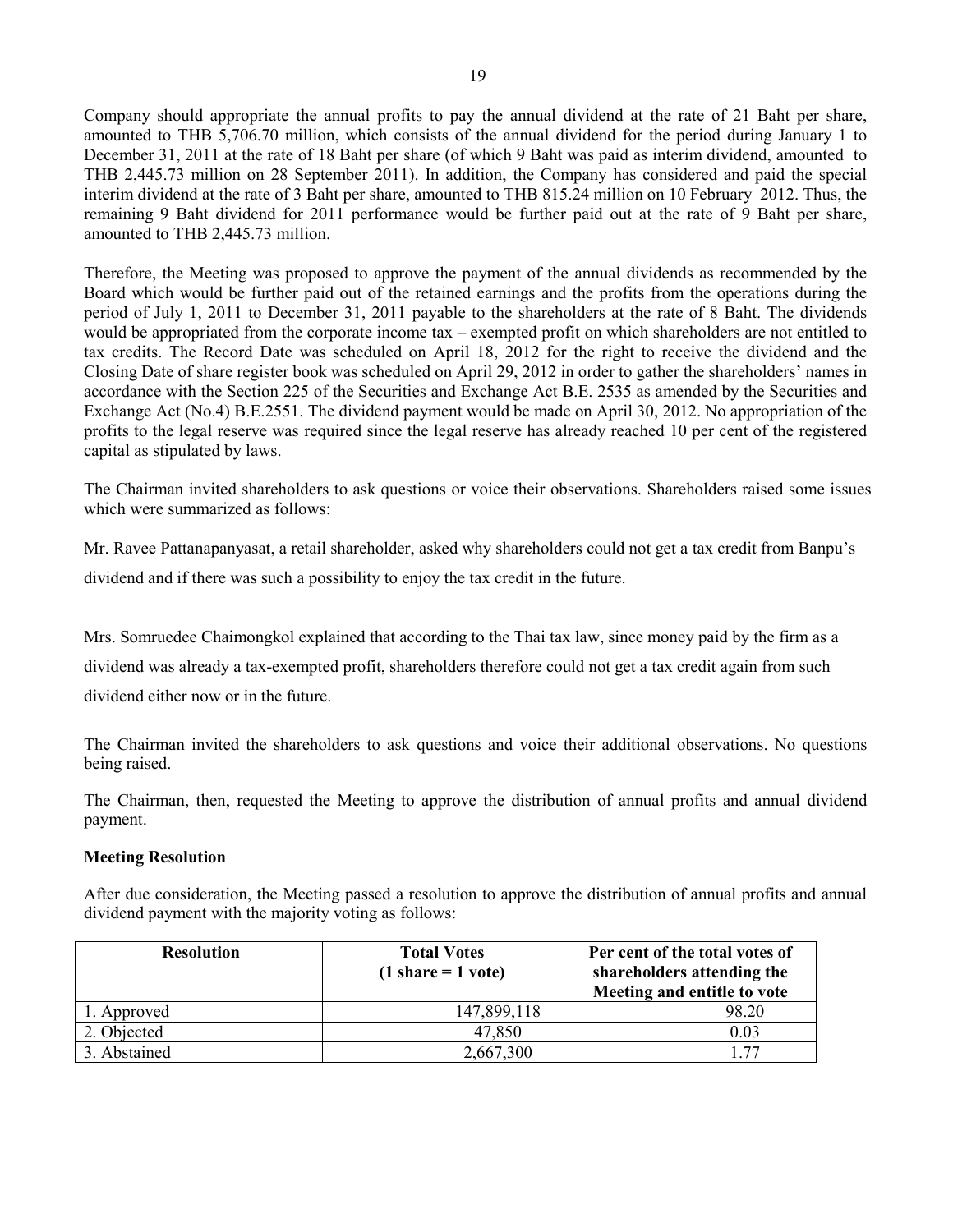## **Agenda 5. To consider the appointment and fix the remuneration of directors**

## **5.1 Approval of the appointment of directors in place of those retiring by rotation**

The Chairman advised the Meeting that in accordance with Clause 17 of the Company's Articles of Association, which stated that "One-third of the total number of Directors shall be required to vacate their offices by rotation at every general meeting of shareholders. If the number of directors is not a multiple of three, the number of directors closest to one-third shall vacate their offices. Directors who have to vacate their offices during the first and second year after the Company has been registered shall be decided by drawing of names. For the successive years, Directors who have been in offices for the longest shall retire from their offices. A retiring director is eligible for reelection."

The Chairman informed the Meeting that, this year, there were four (4) directors who had to retire by rotation and were proposed by the Corporate Governance and Nomination Committee to be the directors for another term and the Board agreed with the proposal. The Chairman requested Mr. Kopr Kritayakirana, the Chairman of the Corporate Governance and Nomination Committee, to explain this agenda.

Mr. Kopr Kritayakirana informed the Meeting that, in the Meeting of Shareholders for year 2012, there were four (4) directors who had to retire by rotation, namely, Mr.Vitoon Vongkulokit, Mr.Anothai Techamontrikul, Mr.Ongart Auapinyakul and Mr.Verajet Vongkusolkit.

Mr. Kopr Kritayakirana explained the procedure of how to nominate directors. The Board would assign the Corporate Governance and Nomination Committee to select appropriate persons to be directors in accordance with the certain criteria, which are comprised of:

- the components of the Board;
- general qualifications, specific qualifications;
- qualifications of an independent director (in case of the selection of an independent director) and;
- the performance in the past.

The Meeting was, therefore, proposed to consider and approve the nomination of each director as follows:

5.1.1 To elect Mr.Vitoon Vongkulokit to be a director, the Corporate Governance and Nomination Committee and the Board considered that Mr.Vitoon Vongkulokit has appropriate qualification and has been wellperformed as director. The credentials and backgrounds of the said independent director were presented in the notice of meeting as per the Enclosure No. 4.

Therefore, the Meeting was proposed to re-elect Mr. Vitoon Vongkulokit, a director retiring by rotation, to be a director for another term with a term of office from 6 April 2012 to the Annual General Meeting of Shareholders for the Year 2015.

The Chairman invited the shareholders to ask questions or raise their observations. No questions being raised. The Chairman, then, requested the Meeting to re-elect Mr. Vitoon Vongkulokit, a director retiring by rotation, to be a director for another term.

#### **Meeting Resolution**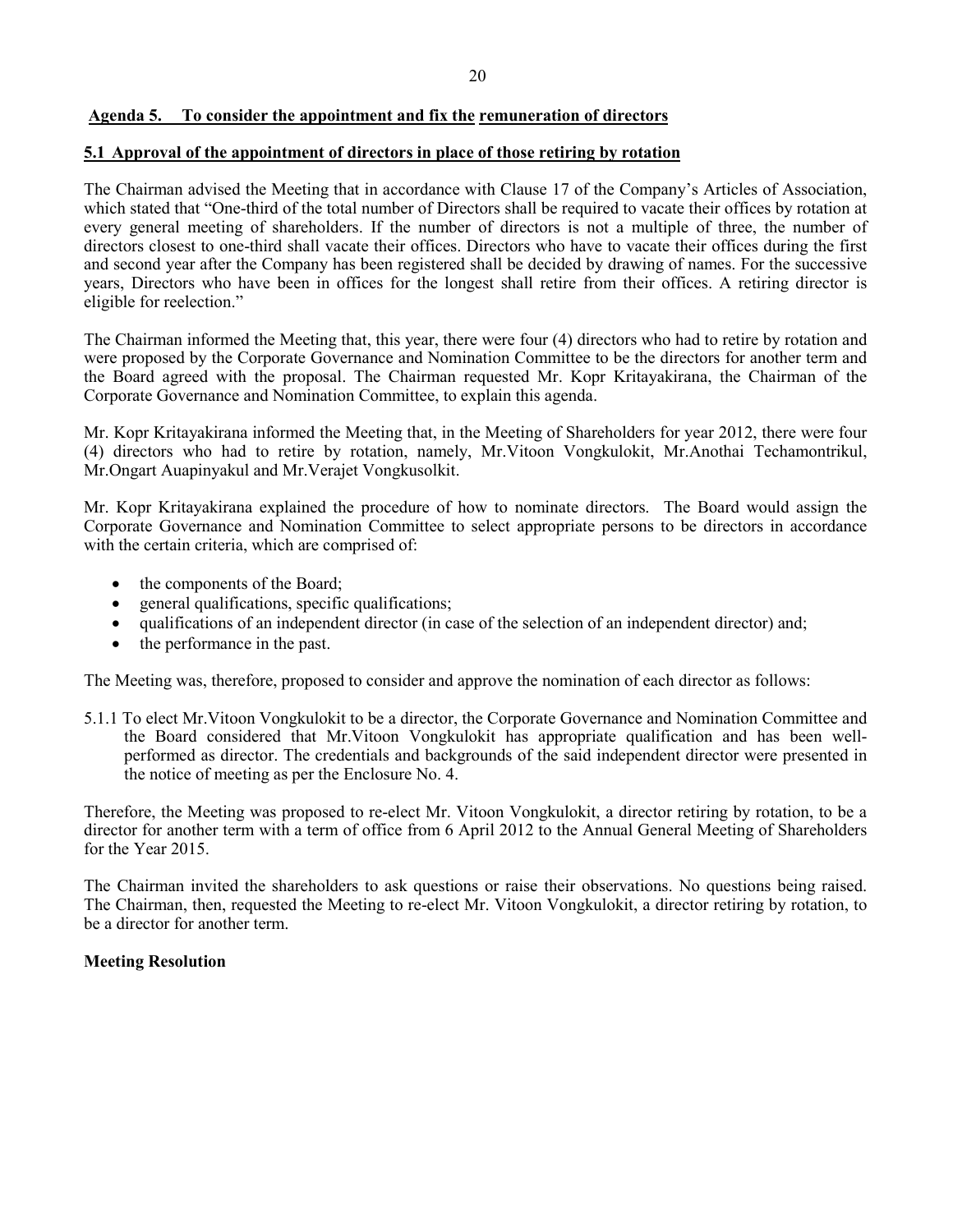After due consideration, the Meeting passed a resolution to re-elect Mr. Vitoon Vongkulokit, a director retiring by rotation, to be a director for another term with a term of office from 6 April 2012 to the Annual General Meeting of Shareholders for the Year 2015 with the majority voting as follows:

| <b>Resolution</b> | <b>Total Votes</b><br>$(1 share = 1 vote)$ | Per cent of the total votes of<br>shareholders attending the<br>Meeting and entitle to vote |
|-------------------|--------------------------------------------|---------------------------------------------------------------------------------------------|
| 1. Approved       | 145,651,542                                | 96.71                                                                                       |
| 2. Objected       | 2,295,626                                  | .52                                                                                         |
| 3. Abstained      | 2,667,100                                  | 77                                                                                          |

5.1.2 To elect Mr. Anothai Techamontrikul to be an independent director, the Corporate Governance and Nomination Committee and the Board considered that Mr. Anothai Techamontrikul has appropriate qualification and has been well-performed as Independent Director, Member of the Audit Committee and Member of the Corporate Governance and Nomination Committee. The credentials and backgrounds of the said independent director were presented in the notice of meeting as per the Enclosure No. 4.

Therefore, the Meeting was proposed to re-elect Mr. Anothai Techamontrikul, a director retiring by rotation, to be an independent director for another term with a term of office from 6 April 2012 to the Annual General Meeting of Shareholders for the Year 2015.

The Chairman invited the shareholders to ask questions or raise their observations. No questions being raised. The Chairman, then, requested the Meeting to re-elect Mr. Anothai Techamontrikul, a director retiring by rotation, to be an independent director for another term.

# **Meeting Resolution**

After due consideration, the Meeting passed a resolution to re-elect Mr. Anothai Techamontrikul, a director retiring by rotation, to be an independent director for another term with a term of office from 6 April 2012 to the Annual General Meeting of Shareholders for the Year 2015 with the majority voting as follows:

| <b>Resolution</b> | <b>Total Votes</b><br>$(1 share = 1 vote)$ | Per cent of the total votes of<br>shareholders attending the<br>Meeting and entitle to vote |
|-------------------|--------------------------------------------|---------------------------------------------------------------------------------------------|
| 1. Approved       | 146, 101, 438                              | 97.00                                                                                       |
| 2. Objected       | 1,846,130                                  | .23                                                                                         |
| 3. Abstained      | 2,666,700                                  | 177                                                                                         |

5.1.3 To elect Mr. Ongart Auapinyakul to be a director, the Corporate Governance and Nomination Committee and the Board considered that Mr. Ongart Auapinyakul has appropriate qualification and has been wellperformed as a director. The credentials and backgrounds of the said director were presented in the notice of meeting as per the Enclosure No. 4.

Therefore, the Meeting was proposed to re-elect Mr. Ongart Auapinyakul, a director retiring by rotation, to be a director for another term with a term of office from 6 April 2012 to the Annual General Meeting of Shareholders for the Year 2015.

The Chairman invited the shareholders to ask questions or raise their observations. No questions being raised. The Chairman, then, requested the Meeting to re-elect Mr. Ongart Auapinyakul, a director retiring by rotation, to be a director for another term.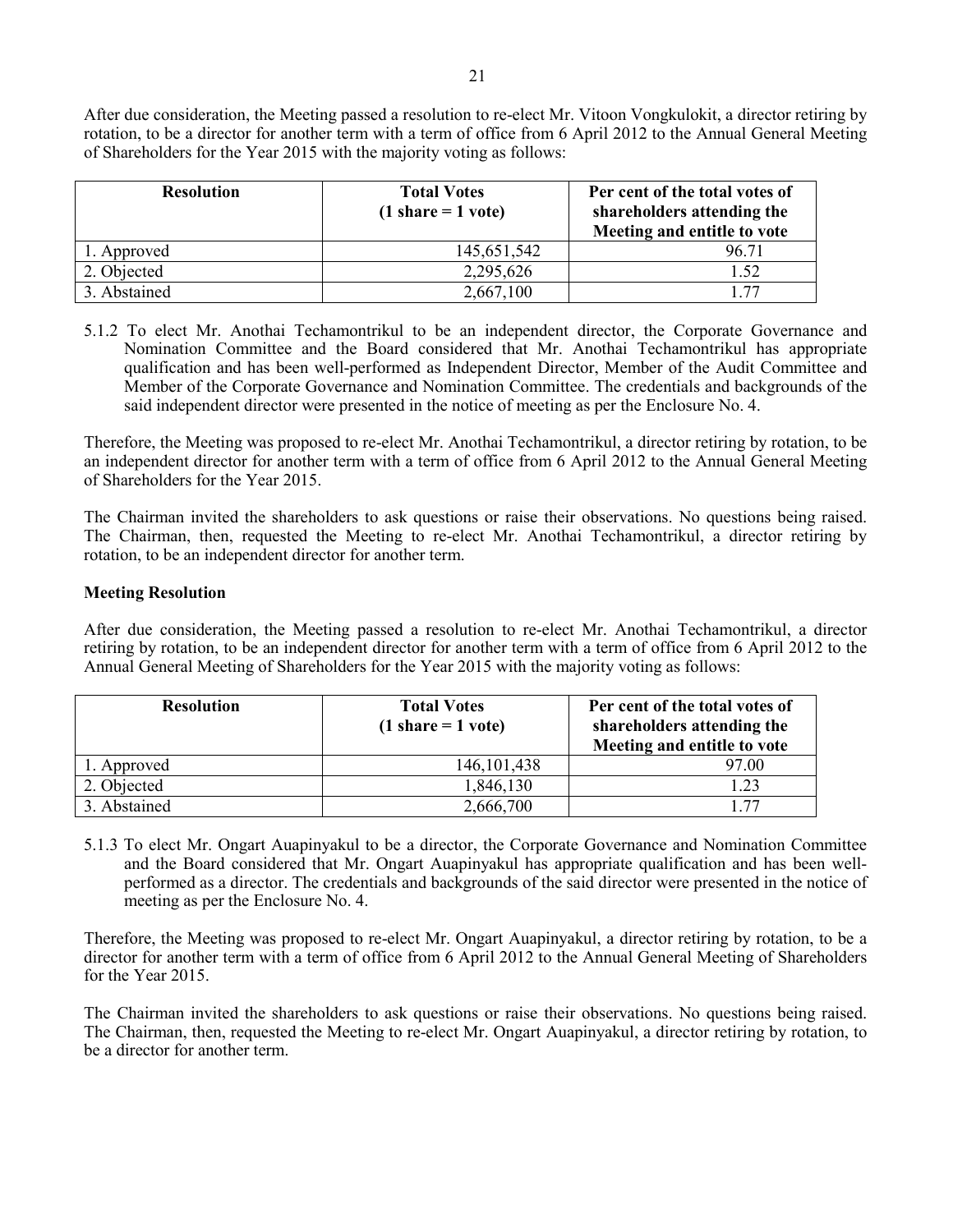# **Meeting Resolution**

After due consideration, the Meeting passed a resolution to re-elect Mr. Ongart Auapinyakul, a director retiring by rotation, to be a independent director for another term with a term of office from 6 April 2012 to the Annual General Meeting of Shareholders for the Year 2015 with the majority voting as follows:

| <b>Resolution</b> | <b>Total Votes</b><br>$(1 \text{ share} = 1 \text{ vote})$ | Per cent of the total votes of<br>shareholders attending the<br>Meeting and entitle to vote |
|-------------------|------------------------------------------------------------|---------------------------------------------------------------------------------------------|
| 1. Approved       | 145,646,995                                                | 96.70                                                                                       |
| 2. Objected       | 2,299,073                                                  | 1.53                                                                                        |
| 3. Abstained      | 2,668,200                                                  | 77                                                                                          |

5.1.4 To elect Mr. Verajet Vongkusolkit to be a director, the Corporate Governance and Nomination Committee and the Board considered that Mr. Verajet Vongkusolkit has appropriate qualification and has been wellperformed as a director. The credentials and backgrounds of the said director were presented in the notice of meeting as per the Enclosure No. 4.

Therefore, the Meeting was proposed to re-elect Mr. Verajet Vongkusolkit, a director retiring by rotation, to be a director for another term with a term of office from 6 April 2012 to the Annual General Meeting of Shareholders for the Year 2015.

The Chairman invited the shareholders to ask questions or raise their observations. No questions being raised. The Chairman, then, requested the Meeting to re-elect Mr. Verajet Vongkusolkit, a director retiring by rotation, to be a director for another term.

## **Meeting Resolution**

After due consideration, the Meeting passed a resolution to re-elect Mr. Verajet Vongkusolkit, a director retiring by rotation, to be a director for another term with a term of office from 6 April 2012 to the Annual General Meeting of Shareholders for the Year 2015 with the majority voting as follows:

| <b>Resolution</b> | <b>Total Votes</b><br>$(1 share = 1 vote)$ | Per cent of the total votes of<br>shareholders attending the<br>Meeting and entitle to vote |
|-------------------|--------------------------------------------|---------------------------------------------------------------------------------------------|
| 1. Approved       | 145,640,292                                | 96.70                                                                                       |
| 2. Objected       | 2,307,076                                  | 1.53                                                                                        |
| 3. Abstained      | 2,667,100                                  | 77                                                                                          |

**Remark:** During the conduct of this agenda, there were additional shareholders attending the Meeting, representing 200 shares. Thus, the total number of shares present in the Meeting were 150,614,468 shares.

# **5.2 Approval of the appointment of directors in place of resigned directors and the term of office will retain office only remaining term of resigned directors**

The Company acknowledged the resignations of Mr. Kopr Kritayakirana and Mr. Sawatdiparp Kantatham from being the Company's directors and the members of the Corporate Governance and Nomination Committee which will be effective after the date of 2012 Annual General Shareholders' Meeting onwards.

Chairman of the Board explained that Banpu had established a practice as part of its corporate governance that

directors reaching 72 years old would resign from their directorship to allow a younger generation to succeed them

as this would allow a new infusion of ideas although such directors may remain healthy and capable to continue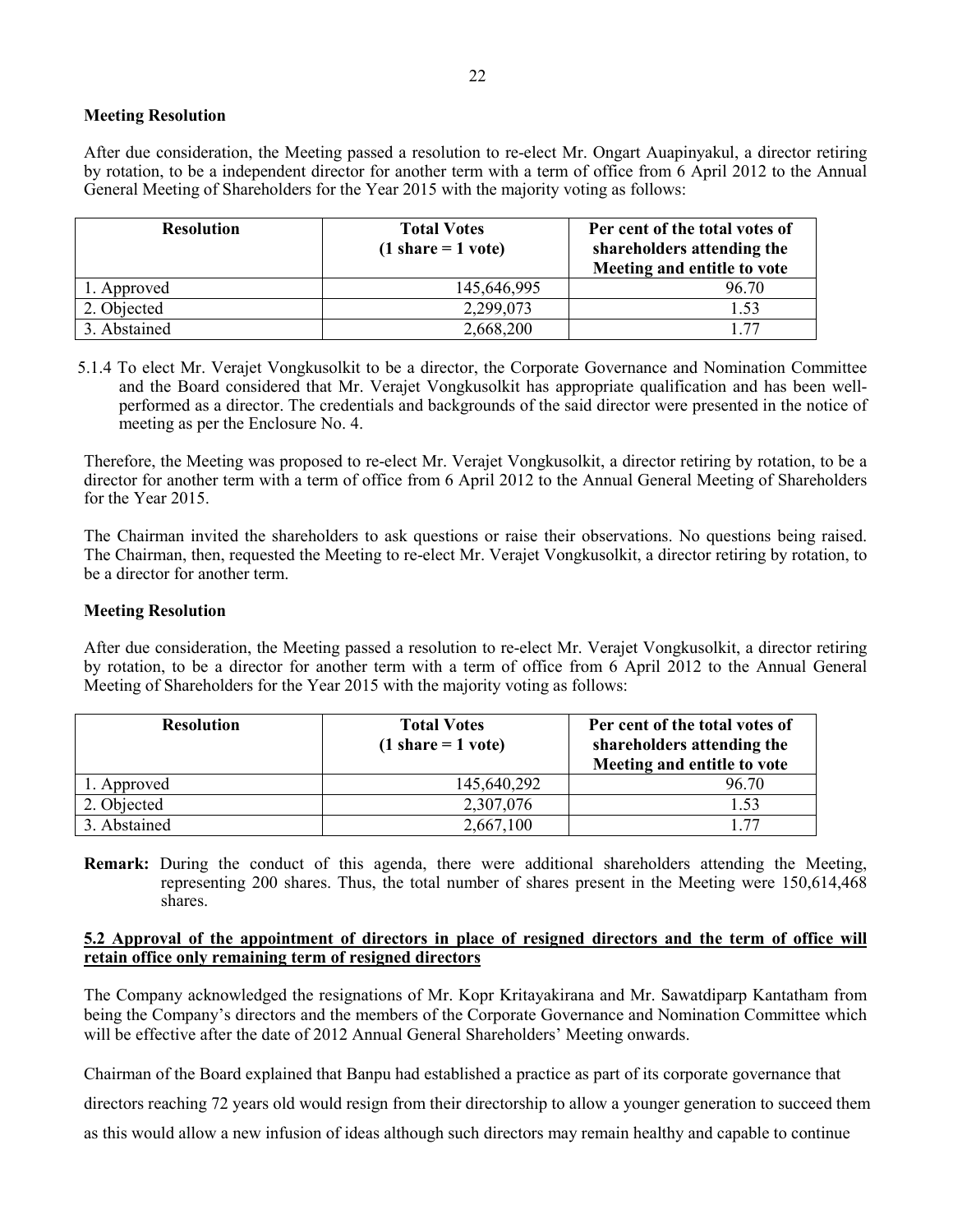performing their duties. The two directors in this case were Mr. Kopr Kritayakirana and Mr. Sawatdiparp Kantatham, whose excellent and outstanding performances could be felt throughout the company's history. The Shareholders' Meeting was invited to give the two directors a round of applause as an expression of deep appreciation.

For the nomination of the two (2) mentioned persons, the Board and the Corporate Governance and Nomination Committee considered and had the opinion that all two (2) nominees namely Mr.Rawi Corsiri and Mr. Teerana Bhongmakapat persons are knowledgeable and capable. Therefore, the meeting was proposed to consider and approve the appointment of 2 two nominees to be the directors with the term of office will retain office only remaining term of resigned directors.

5.2.1 To elect Mr. Rawi Corsiri to be a director to replace term of Mr. Sawatdiparp Kantatham. The credentials and backgrounds of the said directors were presented in the notice of meeting as per the Enclosure No. 4.

Therefore, the Meeting was proposed to elect Mr. Rawi Corsiri to be director to replace Mr. Sawatdiparp Kantatham with a term of office from April 2010 to the Annual General Meeting of Shareholders for the Year 2013.

The Chairman invited the shareholders to ask questions or raise their observations. No questions being raised. The Chairman, then, requested the Meeting to elect Mr. Rawi Corsiri to be a director.

## **Meeting Resolution**

After due consideration, the Meeting passed a resolution to elect Mr. Rawi Corsiri to be director to replace Mr. Sawatdiparp Kantatham with a term of office from April 2010 to the Annual General Meeting of Shareholders for the Year 2013 with the majority voting as follows:

| <b>Resolution</b> | <b>Total Votes</b><br>$(1 share = 1 vote)$ | Per cent of the total votes of<br>shareholders attending the<br>Meeting and entitle to vote |
|-------------------|--------------------------------------------|---------------------------------------------------------------------------------------------|
| 1. Approved       | 146,892,681                                | 97.53                                                                                       |
| 2. Objected       | 1,056,887                                  | 0.70                                                                                        |
| 3. Abstained      | 2,667,200                                  | 177                                                                                         |

- **Remark:** During the conduct of this agenda, there were additional shareholders attending the Meeting, representing 2,300 shares. Thus, the total number of shares present in the Meeting were 150,616,768 shares.
- 5.2.2 To elect Mr. Teerana Bhongmakapat to be a director to replace Mr. Kopr Kritayakirana . The credentials and backgrounds of the said directors were presented in the notice of meeting as per the Enclosure No. 4.

Therefore, the Meeting was proposed to elect Mr. Teerana Bhongmakapat to be director to replace term of Mr. Kopr Kritayakirana with a term of office from April 2010 to the Annual General Meeting of Shareholders for the Year 2013.

The Chairman invited the shareholders to ask questions or raise their observations. No questions being raised. The Chairman, then, requested the Meeting to elect Mr. Teerana Bhongmakapat to be a director.

#### **Meeting Resolution**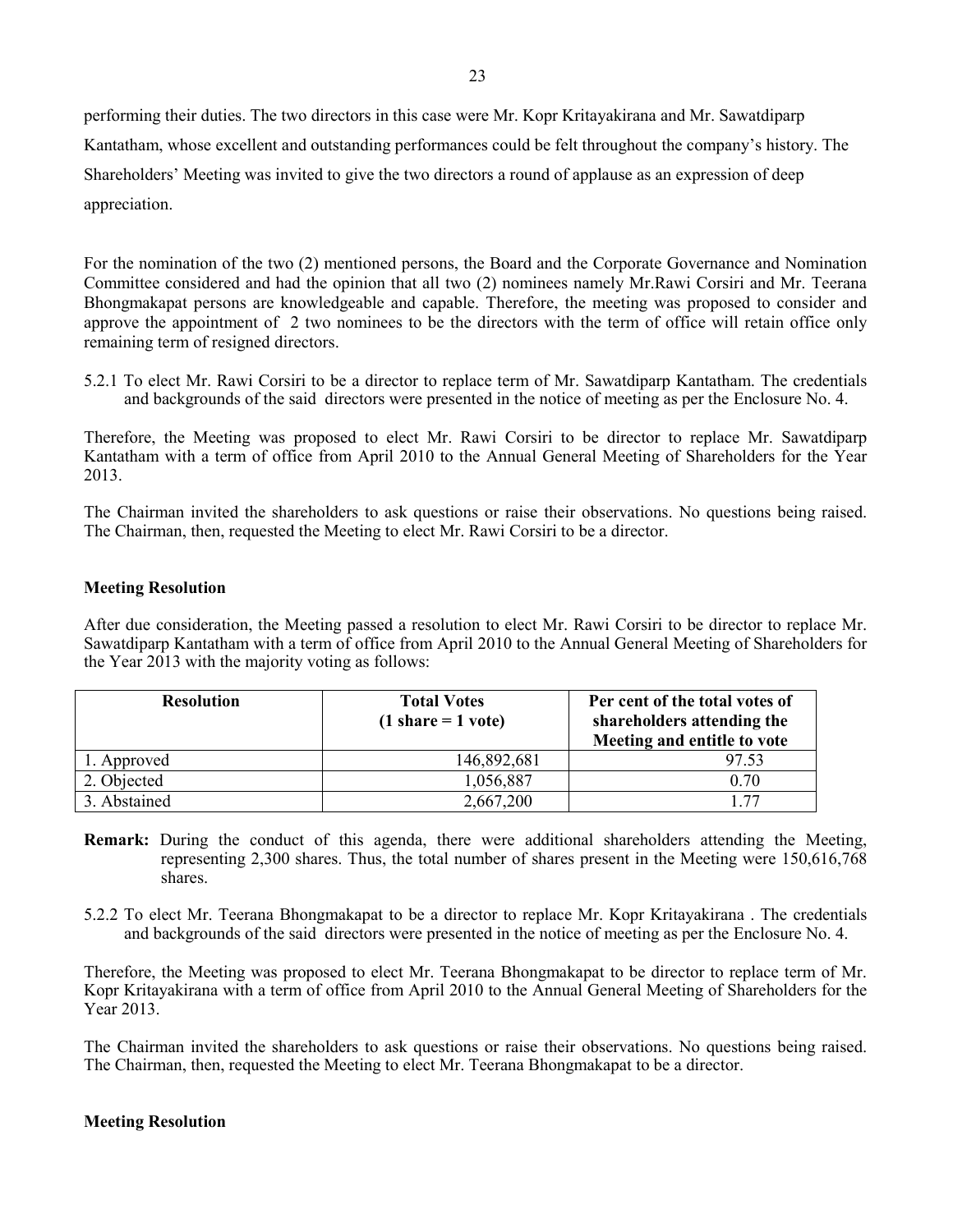After due consideration, the Meeting passed a resolution to elect Mr. Teerana Bhongmakapat to be director to replace Mr. Kopr Kritayakirana with a term of office from April 2010 to the Annual General Meeting of Shareholders for the Year 2013 with the majority voting as follows:

| <b>Resolution</b> | <b>Total Votes</b><br>$(1 share = 1 vote)$ | Per cent of the total votes of<br>shareholders attending the<br>Meeting and entitle to vote |  |  |
|-------------------|--------------------------------------------|---------------------------------------------------------------------------------------------|--|--|
| 1. Approved       | 147,903,018                                | 98.20                                                                                       |  |  |
| 2. Objected       | 44,000                                     | 0.03                                                                                        |  |  |
| 3. Abstained      | 2,669,750                                  | 77                                                                                          |  |  |

## **5.2 Approval of the directors' remunerations**

The Chairman advised the Meeting that according to Section 90 of the Public Limited Company Act B.E. 2535, no company shall pay money or give any property to any director unless it is a payment of remuneration under the articles of association of the company, and that in addition thereto, clause 30 paragraph 1 of the Articles of Association of the Company states that directors are eligible to remuneration, which may be paid in one or more or all forms of monthly cash payment, meeting allowance, per diem, bonus, welfare, securities of the Company or benefits of other natures, etc., provided that they shall be determined by a shareholder meeting. The shareholder meeting may either fix the amount of remuneration or consider fixing the remuneration from time to time or setting up the criteria for the remuneration or effecting the remuneration perpetually until it is changed.

The Chairman requested Mr. Rutt Phanijphand, Chairman of the Compensation Committee, to explain this agenda in details.

Mr. Rutt Phanijphand informed the Meeting for the supporting information on determining the directors' remuneration by proposing the comparison of the dividend payment and net profit, and also informed the Meeting that the directors' remuneration should be determined from the performance of the Company and the dividend distributed for the shareholders.

The Compensation Committee and the Board have taken into consideration the performance of the Company Group as well as the duties and responsibilities of directors of each committee and been of opinion that the Meeting fixed the remunerations of the directors as follows:

- 1. Total annual remunerations of 57 Million Baht for the year 2011 maintain payable to all directors from the year 2010. The details of the remuneration of each director appear in the Section "Remuneration of the Board of Directors and Management" of the annual report, which has been sent to the shareholders together with the notice of this meeting as per the Enclosure No. 3. The remunerations of the Chairman and the Vice Chairman are higher than the other Board members 30% and 15% respectively.
- 2. Remunerations to all committees of the Company for the year 2012 have been considered to compare to the practices among the companies in various business. The directors' remuneration has been proposed to maintain the remuneration of the Board and all sub-committees compare with the year 2011. Thus, the meeting allowances and the remunerations of the board and other committees of the Company for the year 2012 are as follows:
	- 2.1 Remunerations of the Board comprising of
		- 2.1.1 Monthly compensation payable to the Chairman at the rate of 78,000 Baht/month, Vice-Chairman 69,000 Baht/month and each of other Board members 60,000 Baht/month.
		- 2.1.2. Meeting allowances to the Board payable only attending the meeting in person per meeting to the Chairman at the rate of 39,000 Baht, Vice-Chairman 34,500 Baht and each of other Non-Executive Board members 30,000 Baht.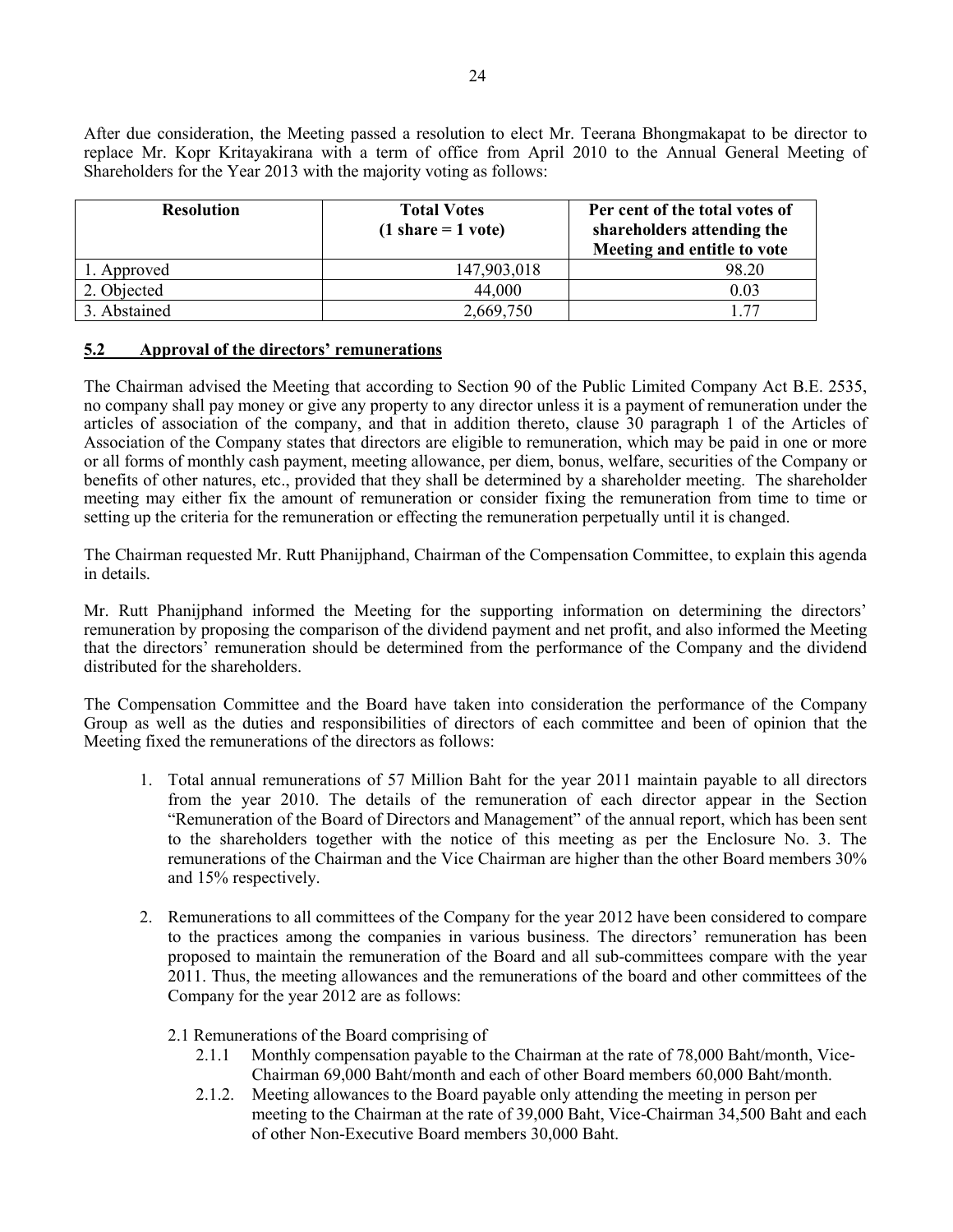- 2.2 Meeting allowances to the Audit Committee payable only attending the meeting in person per meeting to the Chairperson at the rate of 46,800 Baht and each of the other committee members 36,000 Baht.
- 2.3 Meeting allowances to the Corporate Governance and Nomination Committee and the Compensation Committee payable only attending the meeting in person per meeting to the Chairpersons at the rate of 39,000 Baht and each of the other committee members 30,000 Baht.

The Chairman informed the Meeting that shareholders being the directors of the Company holding an aggregate of 6,061,223 shares who had special interest in the fixing of directors' remunerations, and that they were not eligible for voting on the remunerations of directors and meeting allowances of committee members. Thus, the total of eligible shares present in the Meeting for voting on this agenda was 144,556,345 shares.

The Chairman invited the shareholders to ask questions or raise their observations. No questions being raised.

The Chairman, then, requested the Meeting to approve the annual remunerations for the year 2011 and remunerations to all committees of the Company for the year 2012.

## **Meeting Resolution**

After due consideration, the Meeting passed a resolution to approve the directors' remunerations with the voting not less than two-thirds as follows:

| <b>Resolution</b> | <b>Total Votes</b><br>$(1 share = 1 vote)$ | Per cent of the total votes of<br>shareholders attending the<br>Meeting and entitle to vote |  |
|-------------------|--------------------------------------------|---------------------------------------------------------------------------------------------|--|
| 1. Approved       | 141,052,168                                | 97.58                                                                                       |  |
| 2. Objected       | 49 927                                     | 0.03                                                                                        |  |
| 3. Abstained      | 3,454,250                                  | 2.39                                                                                        |  |

**Remark**: During the conduct of this agenda, there were additional shareholders attending the Meeting, representing 800 shares. Thus, the total number of shares present in the Meeting were 144,556,345 shares

## **Agenda 6. To appoint the Company's auditor and fix his/her remuneration**

The Chairman informed the Meeting that in accordance with Clause 41 of the Company's Articles of Association, it states that an annual general meeting shall act upon the following: (5) To appoint the Company Auditor and to fix the remuneration.

The Chairman requested Mr. Somkiat Chareonkul, Chairman of the Audit Committee, to explain this agenda in details.

The Board and the Audit Committee considered selecting PricewaterhouseCoopers ABAS (or "PwC") to be the Company's Auditor since PwC has been well-performed for the past years and has multinational networks, which has been recognized internationally. The details appear in the Section "Report of the Audit Committee to Shareholders" of the annual report, which has been sent to the shareholders together with the notice of this meeting.

The Board and the Audit Committee proposed the Meeting to appoint the auditors and fix their remuneration for the accounting year ended on December 31, 2012 as follows: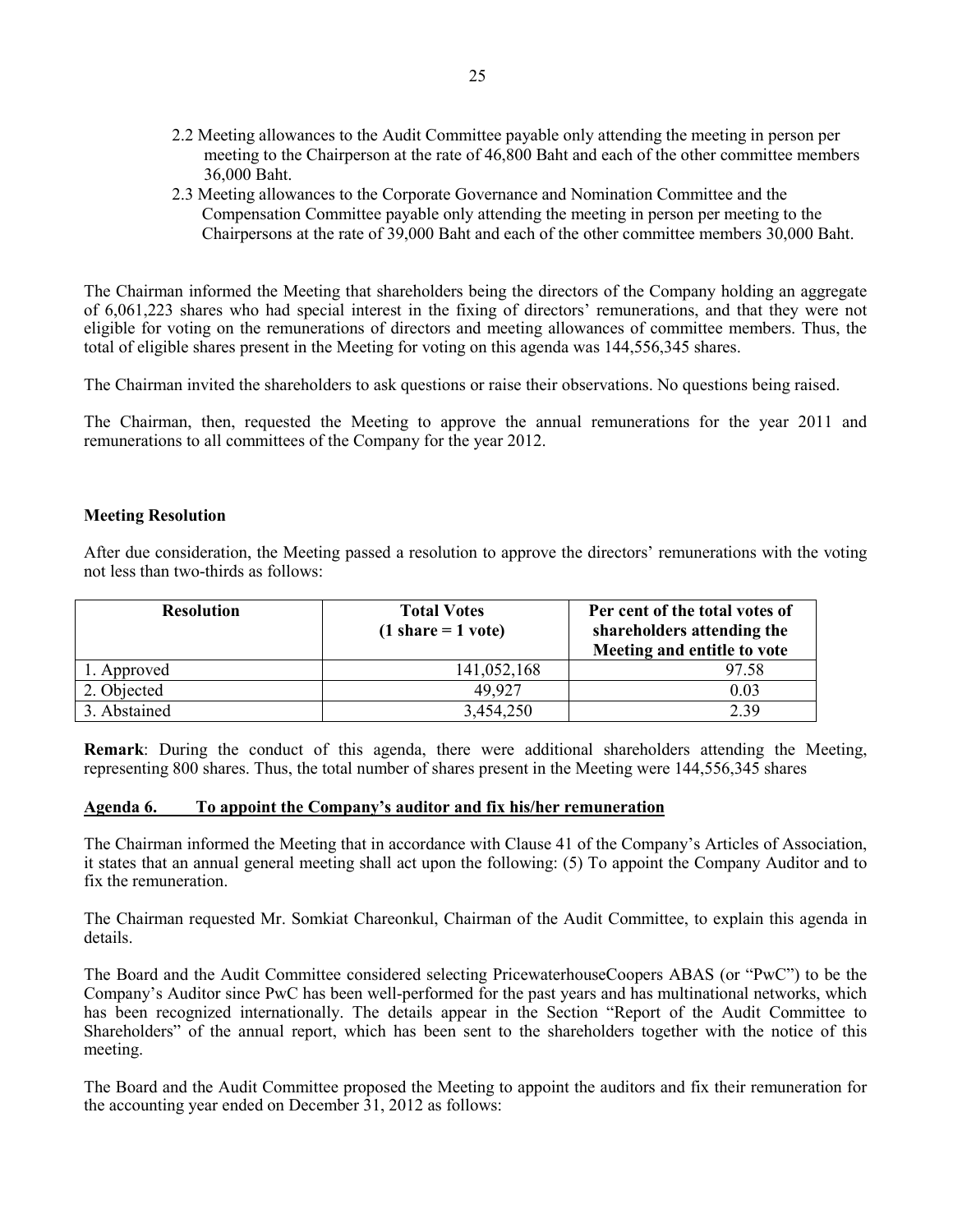- 1. Mr. Somchai Jinnovart of C.P.A. No. 3271 and/or:
- 2. Mr. Prasit Yuengsrikul of C.P.A. No. 4174 and/or:
- 3. Mr. Vichien Khingmontri of C.P.A. No.3977.

from PwC and fix the audit remuneration at THB 2,100,000 increasing by 9.7 per cent compared with the year 2011.

The auditors named above do not have neither relation with nor interest in the Company, its subsidiaries, management, major shareholders or other related persons. Therefore, all proposed auditors are independent to audit and express their opinions for the Financial Statement of the Company. The Meeting was then proposed to consider and approve the appointment of auditor and the remuneration.

The Chairman invited the shareholders to ask questions or raise their observations. No questions being raised. The Chairman, then, requested the Meeting to appoint the Company's auditor and fix his/her remuneration.

## **Meeting Resolution**

After due consideration, the Meeting passed a resolution to appoint the Company's auditors and fix their remuneration for the accounting year ended on December 31, 2012 with the majority voting as follows:

| <b>Resolution</b> | <b>Total Votes</b><br>$(1 share = 1 vote)$ | Per cent of the total votes of<br>shareholders attending the<br>Meeting and entitle to vote |  |
|-------------------|--------------------------------------------|---------------------------------------------------------------------------------------------|--|
| 1. Approved       | 147,843,768                                | 98.16                                                                                       |  |
| 2. Objected       | 46,050                                     | 0.03                                                                                        |  |
| 3. Abstained      | 2,727,750                                  | 181                                                                                         |  |

# **Agenda 7 To consider the issuance and sale of debentures in the aggregate principal amount not exceeding Baht 20,000 Million.**

- As of end of March 2012, the company registered approximately Baht 93.3 billion liabilities of which 33 per cent was debentures and 67 per cent were loans from financial institutions.
- Debenture is one of the alternatives for Banpu to secure funds to repay its existing loans and thereby reduce existing liabilities it currently has with financial institutions while allowing the business to expand in the future. In addition, debenture gives flexibility to Banpu as a repayment period is usually longer than that required by financial institutions.
- To increase Banpu's business expansion flexibility, it was proposed that Banpu issue additional debentures from the existing amount for no more than Baht 20 billion; details of a debenture issuance and offer are as follows.

The Board of Directors considered that shareholders should approve the issuance and sale of debentures as following:

1. The issuance and sale of several types of debentures by the Company in one and/or more offerings depending on the Company's discretion and need of fund in Baht and/or US\$ and/or other currency as the Company deems it appropriate in the aggregate principal amount of not exceeding Baht 20,000 Million or the US\$ or other currencies equivalent amount calculated by using the prevailing exchange rate at the time of each offering subject to the following conditions: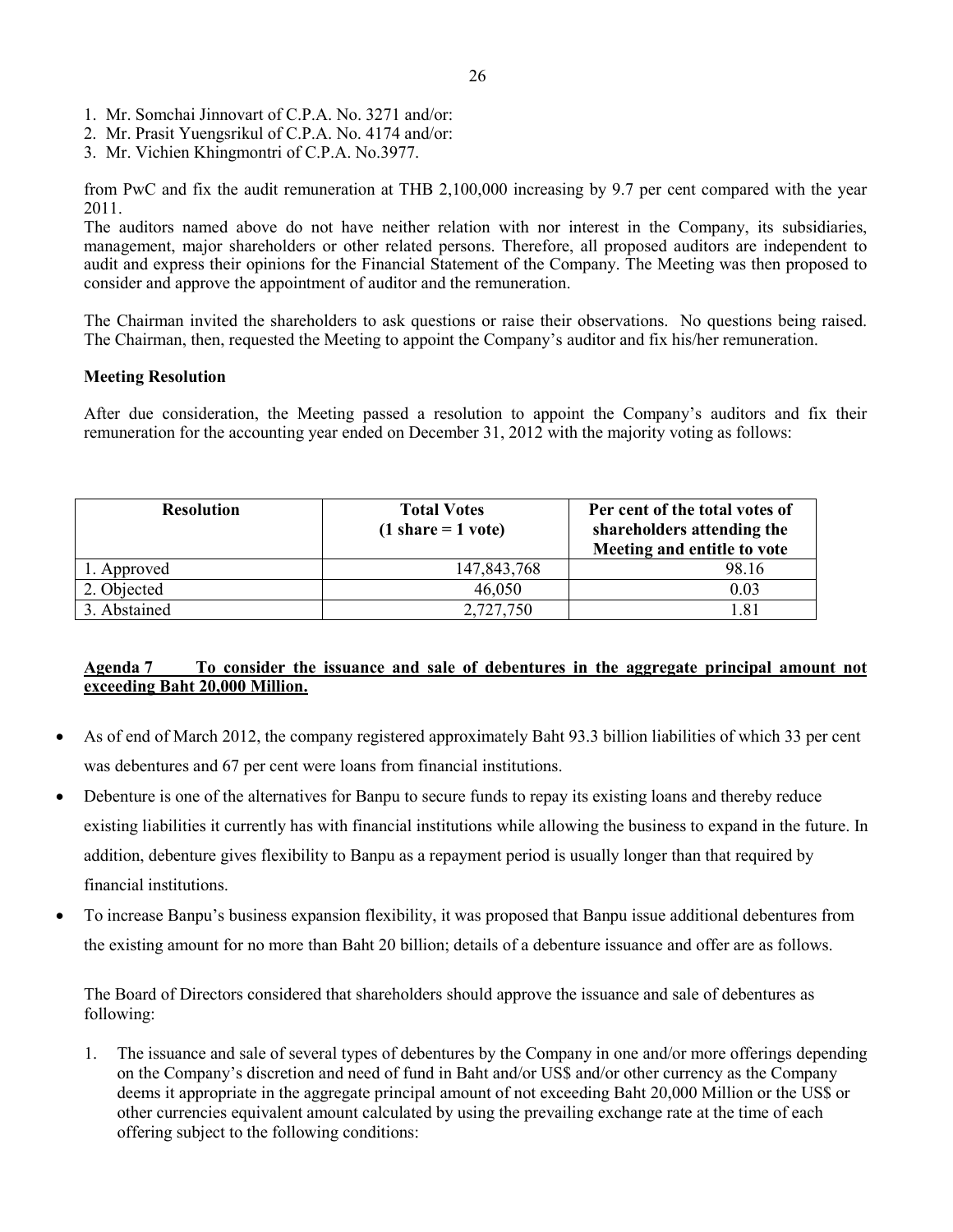| Types                |                | All types of debentures (subordinated or non-subordinated, with or<br>without trustee, and secured or unsecured) depending upon the market<br>suitability at the time of each offering.                                        |
|----------------------|----------------|--------------------------------------------------------------------------------------------------------------------------------------------------------------------------------------------------------------------------------|
| Currency             |                | Baht, US\$ and/or other currencies                                                                                                                                                                                             |
| Principal Amount     | $\ddot{\cdot}$ | Principal amount of the debentures issued will not exceed Baht 20,000<br>million or the US\$ or other foreign currency equivalent amount,<br>calculated by using the prevailing exchange rate at the time of each<br>offering. |
| Maturity             |                | Not exceeding 15 years                                                                                                                                                                                                         |
| <b>Interest Rate</b> |                | Depending upon the appropriateness and the market condition at the time<br>of the issue and offer for sale.                                                                                                                    |
| Repayment            |                | Amortizing or bullet payment                                                                                                                                                                                                   |
| Call Option          |                | The Company may have the call option to redeem the debentures before<br>maturity, or may repurchase the debentures.                                                                                                            |
| Put Option           |                | The debenture holders may be grnated with put option subject to the<br>conditions as to be specified by the Company, or may repurchase the<br>debentures.                                                                      |
| Secondary Market     | $\mathbb{R}^2$ | The Company may apply for listing of debentures with the Thai Board<br>Dealing Center or other foreign bond dealing.                                                                                                           |

In the event that the debentures are redeemed for whatever reasons, or are repurchased, resulting in the reduction of the outstanding balance of the debentures, the Company may issue the new debentures subject to the principal amount as approved by the Shareholders' Meeting.

2. The authorized the Chief Executive Officer or Chief Financial Officer are empowered to fix the pricing, period and method of offering and other relevant details, including appointing financial advisor(s), underwriter(s), debenture registrar and/or a trustee, entering into, executing, amending negotiating upon the agreements and/or other documents as well as contacting, providing information, submitting documents and evidences to the Office of Securities concerning the issuance and the offering of debentures, and performing any and all related matters as the deem appropriate.

The Chairman invited the shareholders to ask questions or raise their observations. No questions being raised. The Chairman, then, requested the Meeting to appoint the Company's auditor and fix his/her remuneration.

# **Meeting Resolution**

After due consideration, the Meeting passed a resolution to approve the issuance and sale of debentures in the aggregate principal amount not exceeding Baht 20,000 Million with the voting not less than two-thirds as follows:

| <b>Resolution</b> | <b>Total Votes</b><br>$(1 \text{ share} = 1 \text{ vote})$ | Per cent of the total votes of<br>shareholders attending the<br>Meeting and entitle to vote |
|-------------------|------------------------------------------------------------|---------------------------------------------------------------------------------------------|
| 1. Approved       | 147,760,342                                                | 98.10                                                                                       |
| 2. Objected       | 80,050                                                     | 0.05                                                                                        |
| 3. Abstained      | 2,777,176                                                  | .84                                                                                         |